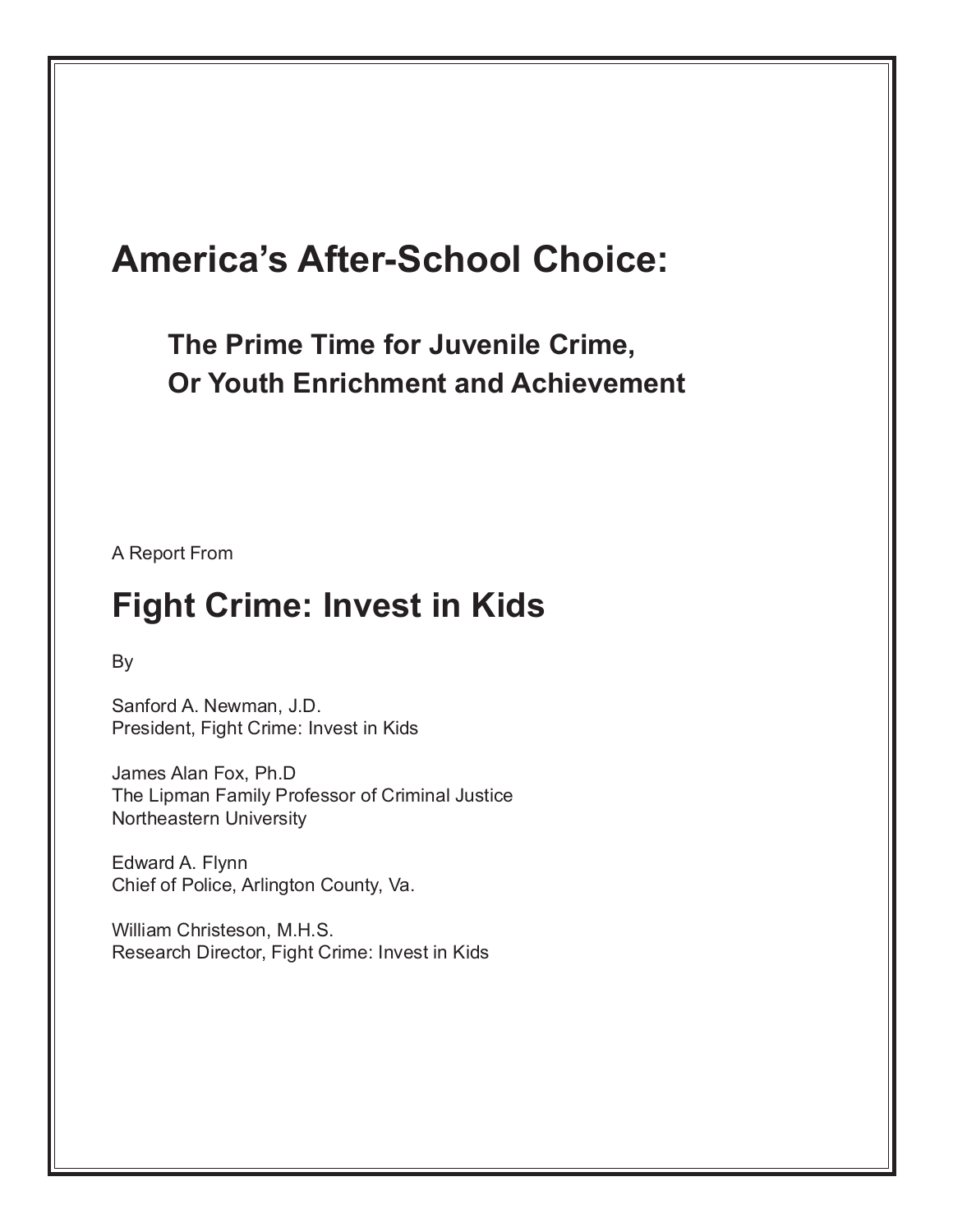### **Acknowledgements**

This FIGHT CRIME: INVEST IN KIDS report is made possible by support from:

William T. Grant Foundation • John D. and Catherine T. MacArthur Foundation • Edna McConnell Clark Foundation • Institute for Civil Society • The After-School Corporation • Naomi and Nehemiah Cohen Foundation • Rockefeller Family Fund • Wallace-Reader's Digest Funds

We appreciate their grants and those of all our supporters. Other major funders of FIGHT CRIME: INVEST IN KIDS national operations and state offices in California, Illinois, New York, and North Carolina include:

David and Lucile Packard Foundation • The Ford Foundation • Robert McCormick Tribune Foundation • Z. Smith Reynolds Foundation • Robert Sterling Clark Foundation • Chicago Community Trust • Woods Fund of Chicago • Nathan Cummings Foundation • California Consumer Protection Foundation • The J.P. Morgan Charitable Trust • Foundation for the Carolinas • Pinkerton Foundation • Irving B. Harris Foundation • Neisser Fund • American Income Life Insurance Co. • International Association of Machinists and Aerospace Workers • Threshold Foundation • Blum-Kovler Foundation

Thanks also to Phil Evans, Timothy Mills, Jena Cartwright and Sam Bristol for their help in production of this report.

> Sanford A. Newman, President FIGHT CRIME: INVEST IN KIDS

This report is available free of charge on the **FIGHT CRIME: INVEST IN KIDS web site** http://www.fightcrime.org

To order printed copies, send \$12 to FIGHT CRIME: INVEST IN KIDS, After-School Report, 2000 P Street N.W., Suite 240, Washington, D.C. 20036. To arrange rates for bulk orders, e-mail reports@fightcrime.org

Readers interested in being kept up to date on crime prevention research and policy developments may subscribe to the **Fight Crime Listserve** at www.fightcrime.org/email.html

FIGHT CRIME: INVEST IN KIDS is a nonprofit anti-crime organization and welcomes tax-deductible contributions.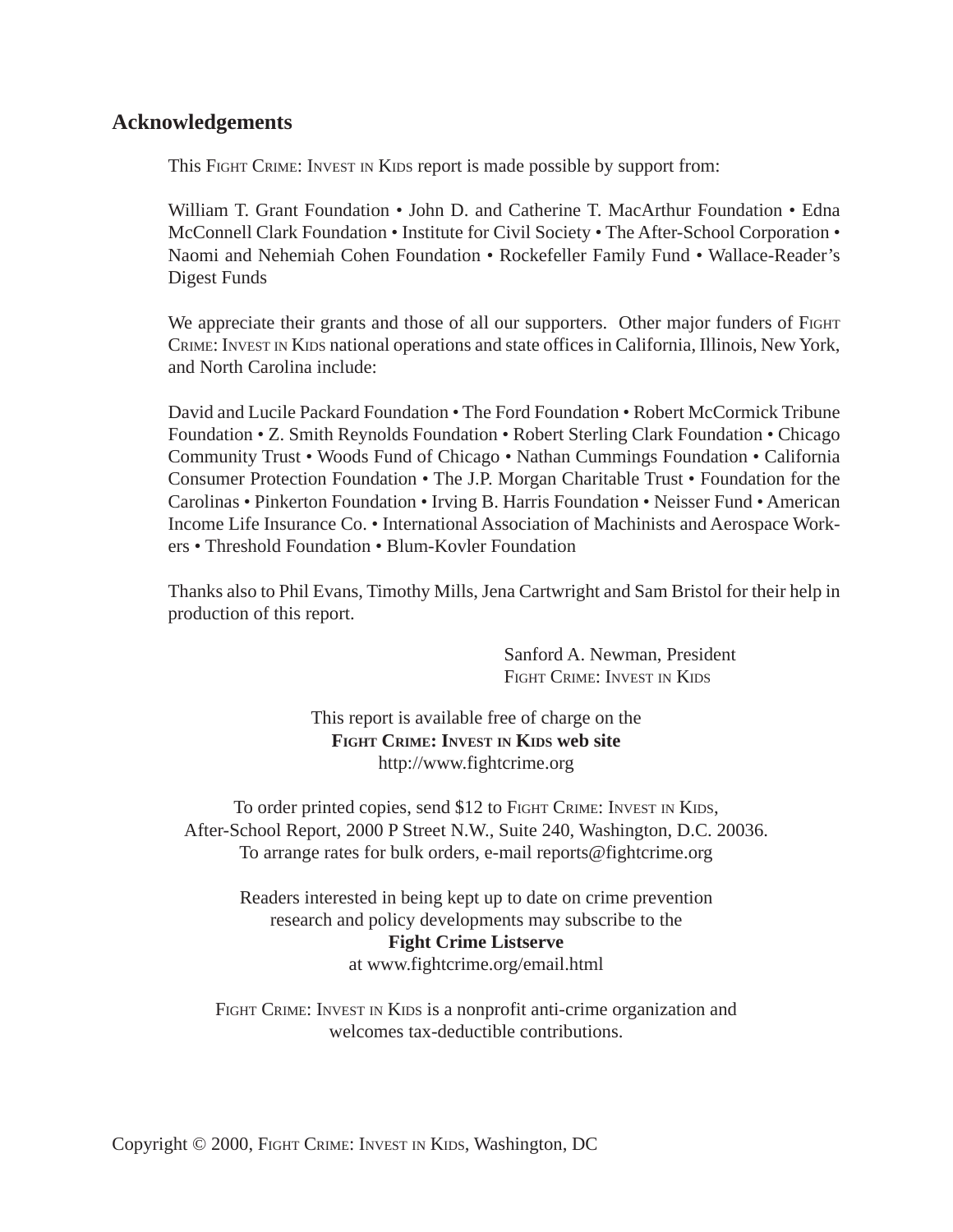# **America's After-School Choice:**

## **The Prime Time for Juvenile Crime, Or Youth Enrichment and Achievement**

#### **CONTENTS**

| <b>Executive Summary</b>                                                                                                | $\overline{2}$ |
|-------------------------------------------------------------------------------------------------------------------------|----------------|
| <b>Chapter One:</b><br><b>Prime Time for Juvenile Crime, Kids</b><br><b>Becoming Victims of Crime and Other Dangers</b> | 7              |
| <b>Chapter Two:</b><br><b>After-School Programs Prevent Crime,</b><br><b>Teach Skills and Values</b>                    | 10             |
| <b>Chapter Three:</b><br><b>Unmet Needs and Wasted Opportunities</b>                                                    | 17             |
| <b>Chapter Four:</b><br><b>Quality Matters</b>                                                                          | 21             |
| <b>Chapter Five:</b><br><b>Investing in After-School Programs Saves</b><br><b>Money and Lives</b>                       | 24             |
| <b>Chapter Six:</b><br>From the Front Lines of the Battle Against Crime:<br><b>A Call for Action</b>                    | 26             |
| <b>Endnotes:</b>                                                                                                        | 28             |

Fight Crime: Invest in Kids is a national, non profit, bipartisan anti-crime organization made up of more than 1,000 police chiefs, sheriffs, prosecutors, heads of police organizations, experts in what works to prevent youth violence, and victims of violence.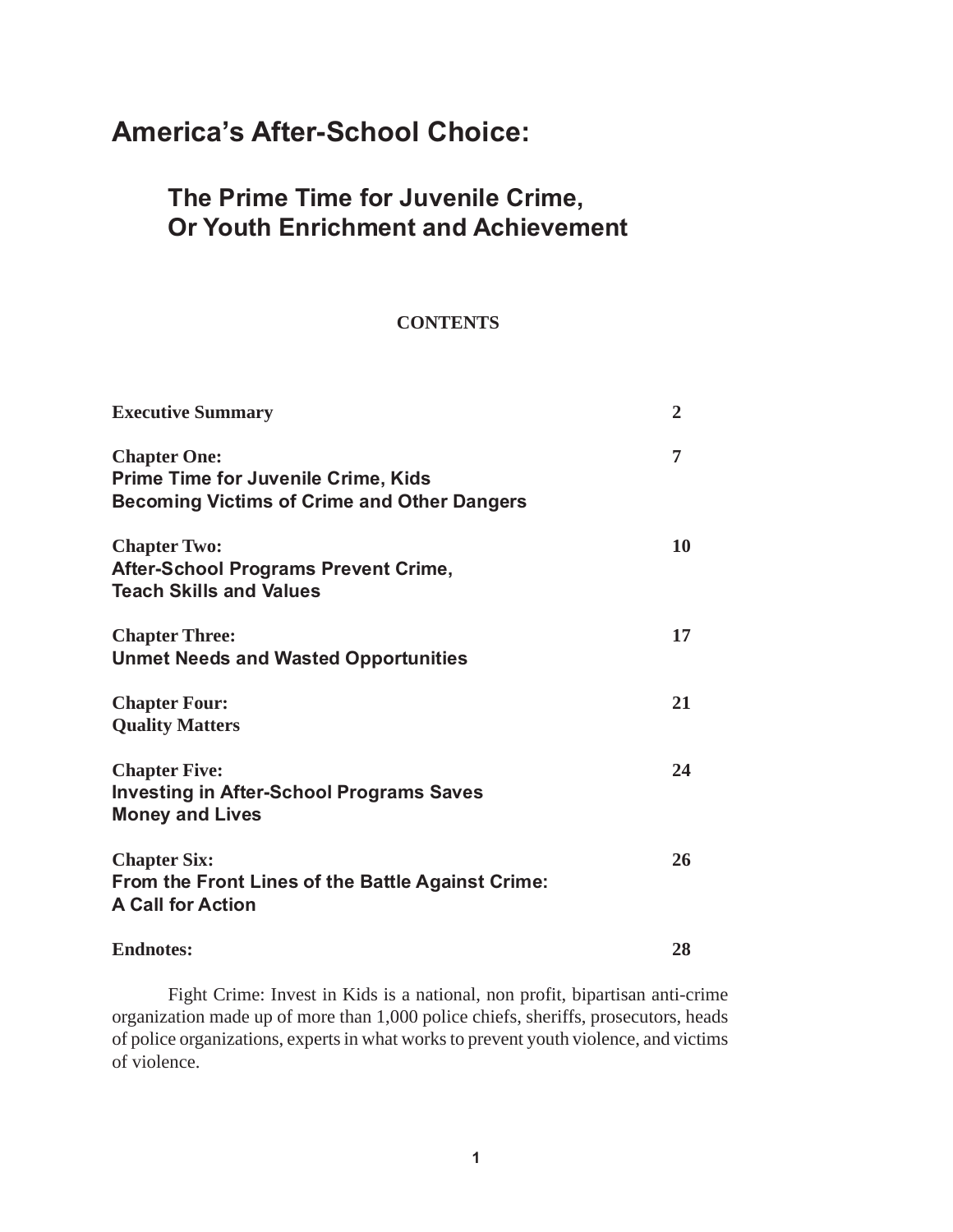## **Executive Summary**

### **Prime Time for Juvenile Crime, Kids Becoming Victims of Violence, Other Dangers**

**'The prime time for**

**violent juvenile crime is**

**from 3 PM to 6 PM'**

In the hour after the school bell rings, turning millions of children and teens out on the streets with neither constructive activities nor adult supervision, violent juvenile crime suddenly triples and the prime time for juvenile crime begins.

On school days, the prime time for violent juvenile crime is from 3 PM to 6 PM. The crimes that occur then are serious and violent, including murders, rapes, robberies, and aggravated assaults**.**

These are also the hours when kids are most likely to:

- Become victims of violent crime.
- Be in or cause a car crash (for 16- or 17- year-olds), the leading cause of death for teens.

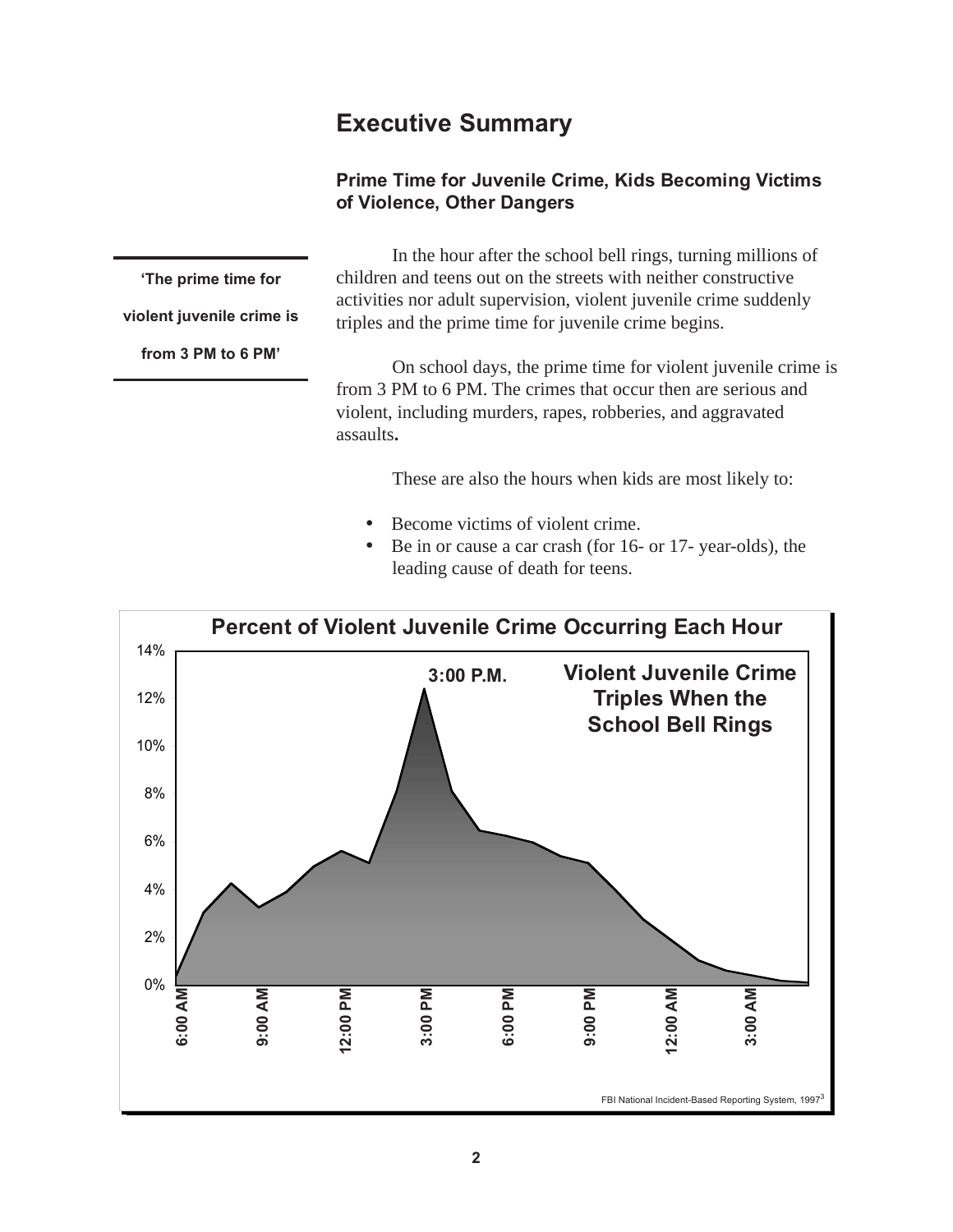- Be killed by household or other accidents.
- Get hooked on cigarettes.
- Experiment with other dangerous drugs.

The list goes on. Many experts believe, for example, that these are the hours when:

- Teens are most likely to engage in sexual intercourse and when girls are most likely to become pregnant.
- When kids of all ages are most likely to get hooked on video games that too often provide training for violent behavior.

### **After-School Programs are Proven to Cut Crime, Reduce Risky Behavior**

The good news is that after-school programs are now proven to greatly reduce the terrible prospect that children and teens will be caught up in behaviors that can ruin their lives and devastate thousands of innocent families. Good afterschool programs really work, keeping kids safe and out of trouble, and helping them learn to get along with others and succeed in school and in life.

Rigorous studies now show after-school programs can:

- Reduce juvenile crime and violence.
- Reduce drug use and addiction.
- Cut other risky behavior like smoking and alcohol abuse.
- Reduce teen sex and teen pregnancies.
- Boost school success and high school graduation.

High school freshmen were randomly selected from welfare households to participate in the Quantum Opportunities after-school enrichment and incentives program for high school students. The outcomes showed:

- Boys left out of the program were six times more likely to be convicted of a crime.
- Boys and girls left out of the program were 50% more likely to have children during the high school years.
- Boys and girls in the program were half as likely to drop out of high school and two and one half times more likely to go on to further education after high school.

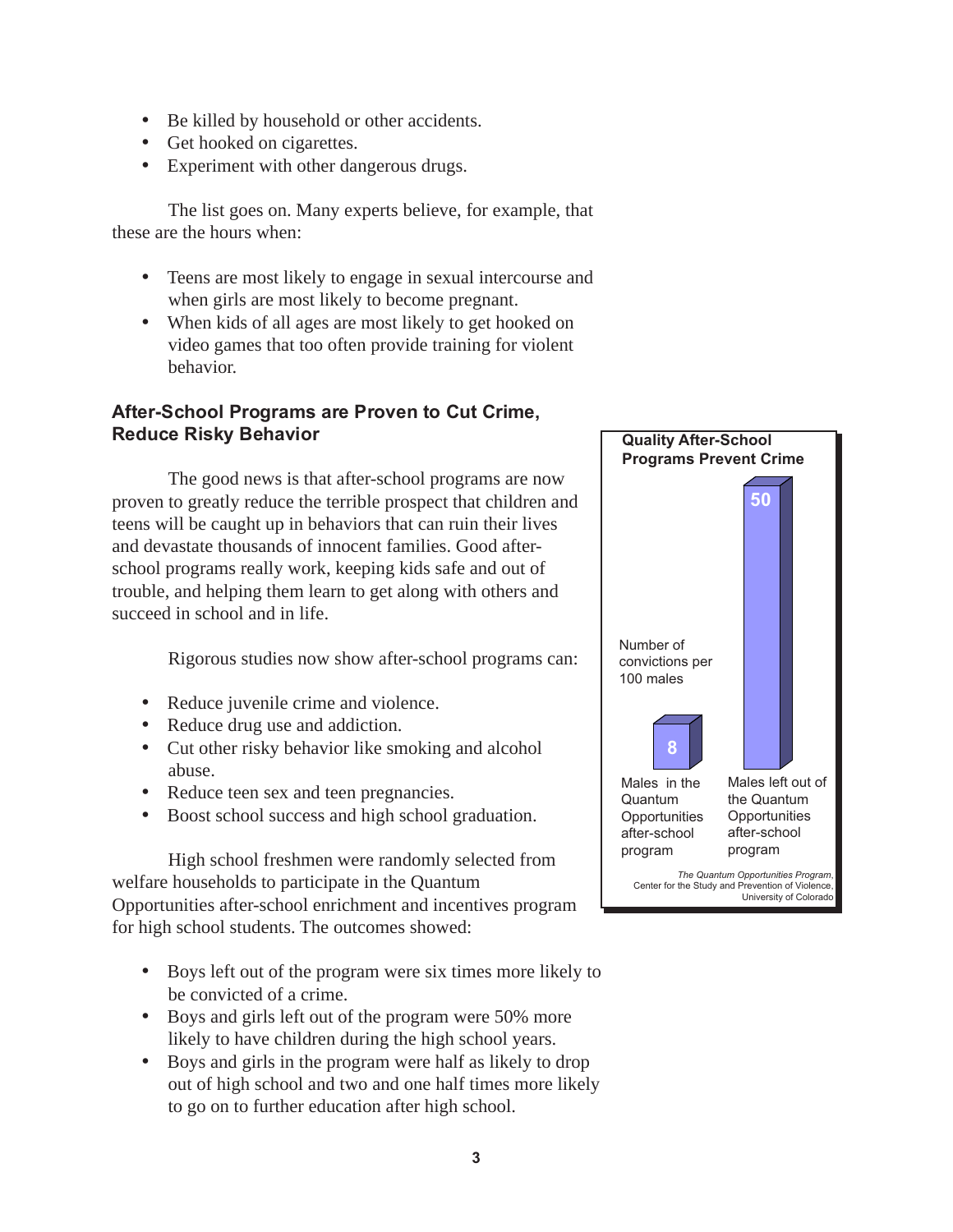There is more good news too: If we can provide the quality after-school programs and other constructive supports that help youngsters make it through this period without becoming involved in crime, chances are good that they will stay out of serious trouble the rest of their lives. Thus, after-school programs ultimately reduce not only juvenile crime but adult crime as well. Conversely, when a failure to provide after-school programs increases juvenile crime, it also increases adult crime.

#### **Needs Unmet, Opportunities Squandered**

**'Eleven million children and teens are home alone or hanging out unsupervised during the high-risk hours between school dismissal and dinnertime.'**

Over the last three years, the federal government and a few states have taken important first steps toward meeting families' need for after-school programs.

The Department of Education's 21<sup>st</sup> Century Community Learning Centers grants program, created with the leadership of Sen. James Jeffords (R-VT) in 1994, is the principal federal source of direct support for after-school programs. Since 1997, each of President Clinton's budgets has called for expanding 21<sup>st</sup> Century after-school grants. With bipartisan support in Congress and among the public, the program now has \$450 million in funding, estimated to serve 650,000 children and teens.

Despite this progress, the 21<sup>st</sup> Century Community Learning Centers program this year could fund only one out of seven of the grant requests it received from communities.

Some additional families receive help via the Child Care and Development Block Grants, which states use to help lowincome working families pay for early childhood and school-age child care, but this program is so under-funded it can serve only one in ten of those eligible.

The result: Over four million children 6 to 12, including more than one in three 10 to 12 year olds, 4 million 13 and 14 year olds and millions of older teens are left without adult supervision after school on a regular basis. In total, the number of children and teens whose need for after-school programs is unmet likely exceeds eleven million.

Our nation's investment in making good after-school programs available to its youth is falling far short of the need.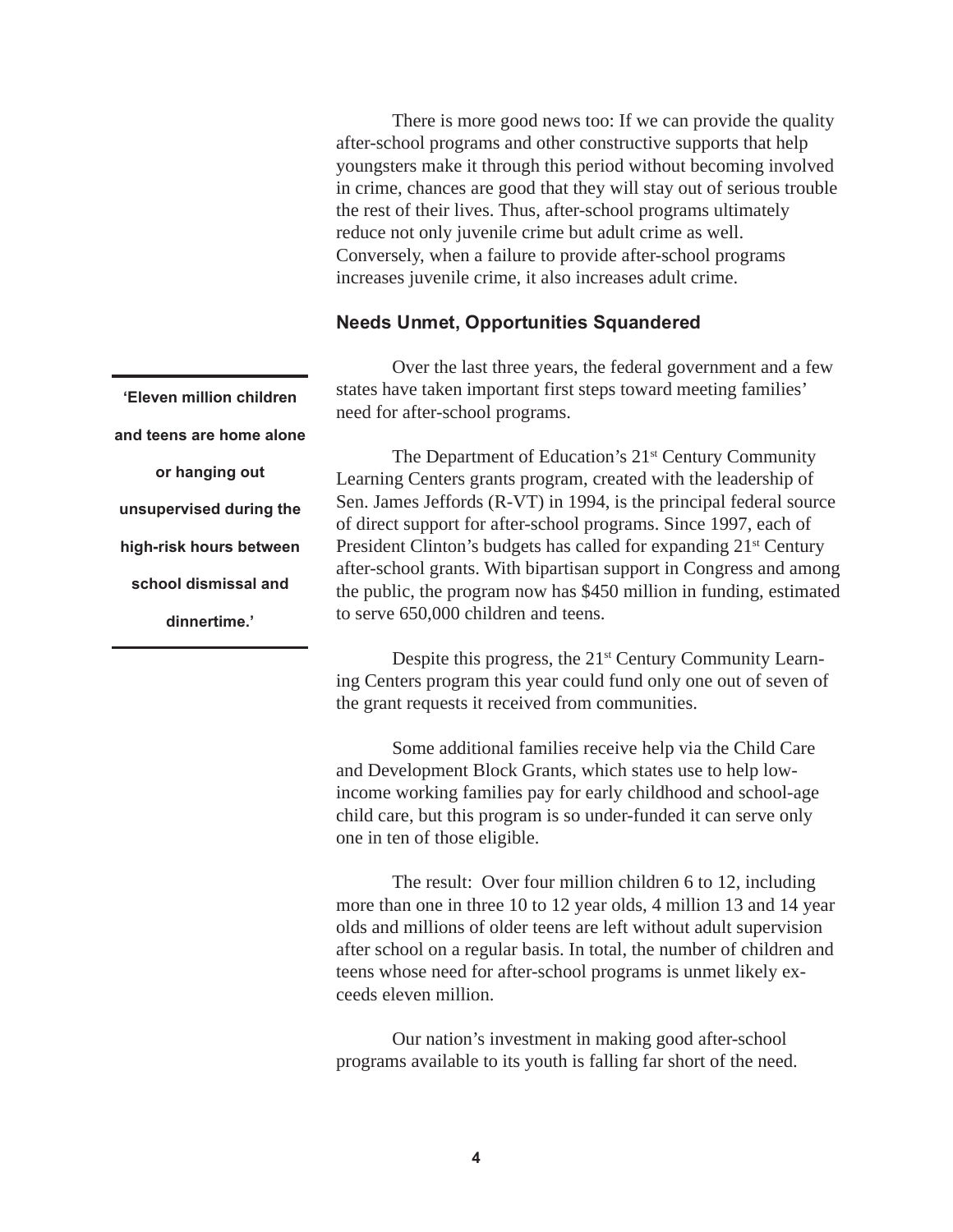#### **After-School Programs Save Lives and Tax Dollars.**

While millions of kids go unserved because of lack of afterschool program funding, studies show that government's failure to invest in these youngsters is actually squandering taxpayer dollars.

Investment in after-school programs returns dividends, not only in lives saved, but in money saved. For instance:

- For every dollar spent on the Quantum Opportunities afterschool program, benefits to participants and the public amounted to \$3.04 without even accounting for a six-fold drop in crime by participating boys.
- For each high-risk youth prevented from adopting a life of crime, experts estimate the country saves between \$1.7 and \$2.3 million.

#### **From Law Enforcement Leaders: A Call for Action**

Our nation faces a critical choice. Do we want the afterschool hours to continue to be the hours of risk and danger for kids to be hurt, and for kids to slide down a slope of delinquency and crime that threatens the rest of us? Or do we want them to be golden hours of opportunity and positive development for the children who are our future?

Do we want kids who crave excitement to turn to gangs for companionship and to Jerry Springer and games of video violence to learn their conflict resolution skills? Or do we want them to have access to after-school programs that help them develop relationships with caring adults, learn good skills and values and contribute to their communities?

Would we rather pay for after-school programs now or pay for after-school victims later?

America's police chiefs have answered that question. Asked in a poll which one of several strategies will be "most effective" in reducing youth violence, chiefs chose expanding access to after-school programs and good child care programs by a margin of four to one over alternatives such as trying more juveniles as adults and installing metal detectors in schools. By margins of nearly nine to one, they said "expanding after-school and child care programs . . .will greatly reduce youth crime and violence," and that if we fail to expand these investments "we will

**'For each high-risk youth prevented from adopting a life of crime, experts estimate the country saves between \$1.7 and \$2.3 million'**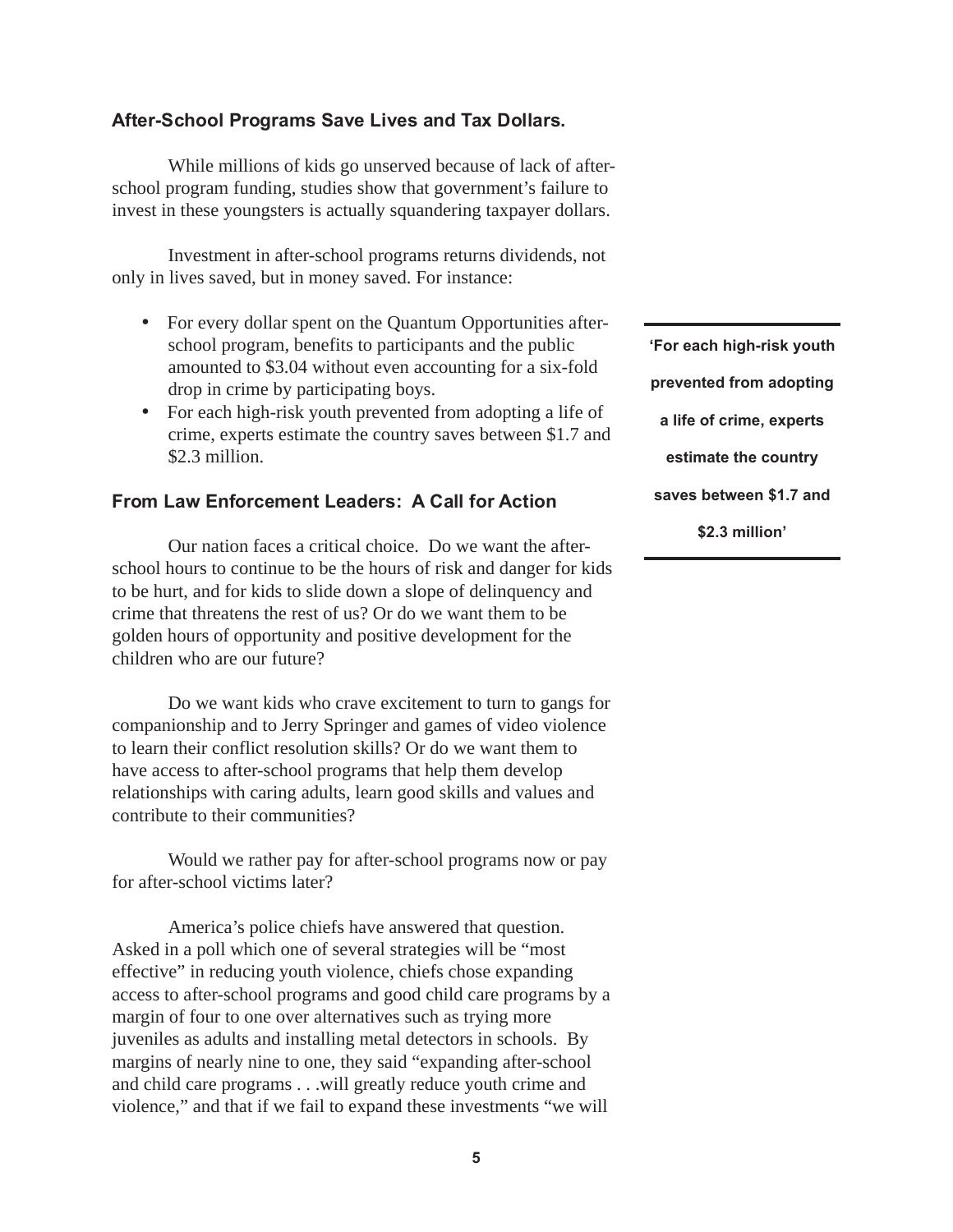pay far more later in crime, welfare and other costs."

Public opinion polls show that eight out of ten Americans agree with law enforcement that after-school programs will "greatly reduce youth crime."

The one thousand police chiefs, sheriffs, prosecutors and victims of violence who are members of Fight Crime: Invest in Kids have called on elected officials to lay out plans to make afterschool programs available for all families who need them.

This call has been endorsed by leading national and state law enforcement organizations and the National Organization of Victims Assistance.

Law enforcement, crime victims and the public all agree that we need to make sure all families have access to after-school programs. They know that failing to provide these programs means:

- Millions of youngsters will fall short of their potential to contribute to our nation.
- Every American family shoulders a needlessly high risk of becoming a victim of crime.

When our nation faced a budget deficit, the President and Congress laid out a five-year plan to eliminate it. Now, our federal budget and the budgets of most states are in surplus. Today, the deficit that most threatens American's safety is a crime-prevention deficit—the tragic shortfall in our investment in programs that help youngsters get the right start.

Now is the time for our federal, state and local policymakers to commit themselves to making sure every community has the resources it needs to offer all its families quality after-school programs.

Anything less is a dereliction of government's most fundamental duty, protecting the public safety.

**'Now is the time for our federal, state and local policy-makers to commit themselves to making sure every community has the resources it needs to offer all its families quality afterschool programs'**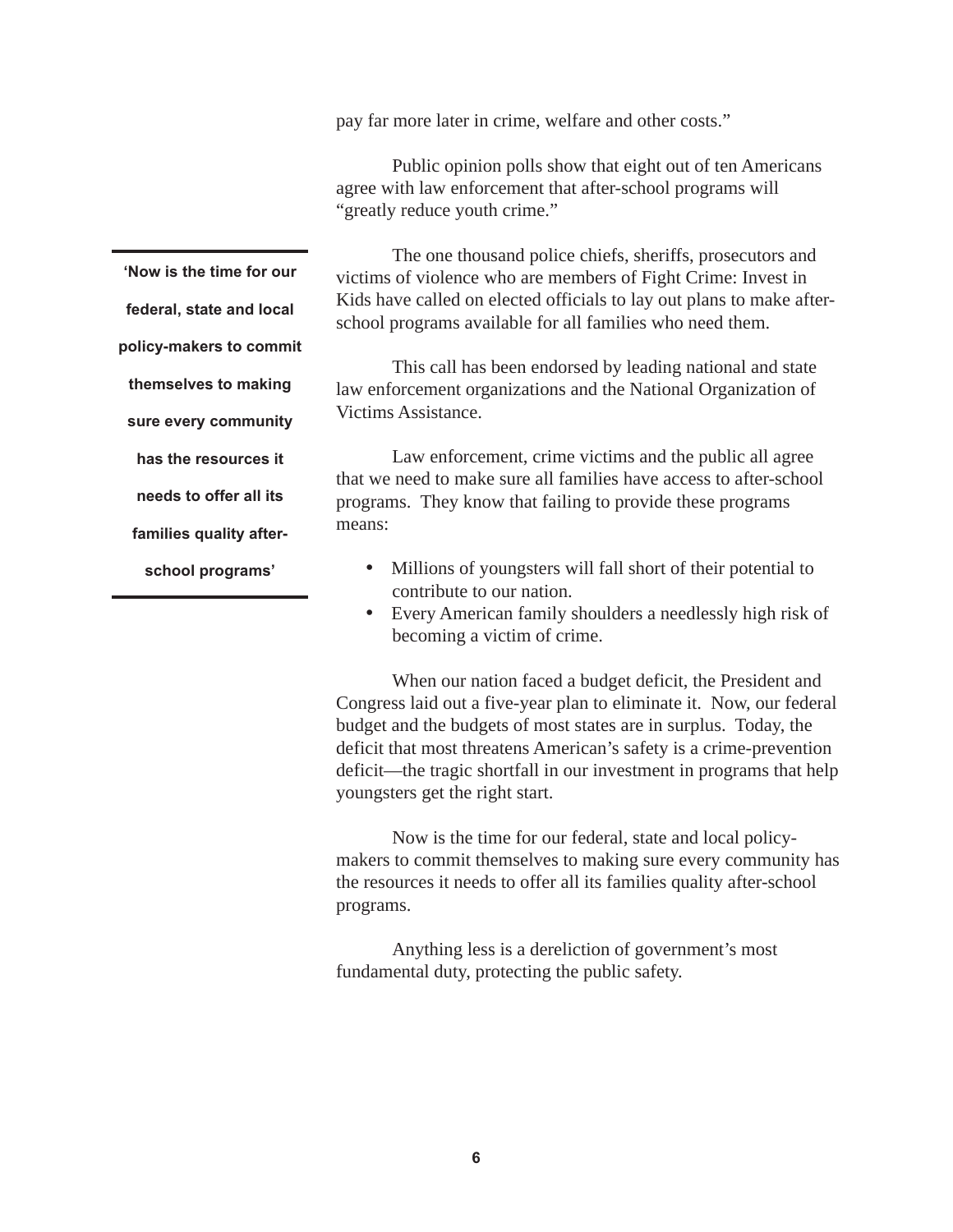

# **1: Prime Time for Juvenile Crime, Kids Becoming Victims, and Other Dangers**

In the hour after the school bell rings, turning millions of children and teens out on the streets with neither constructive activities nor adult supervision, violent juvenile crime suddenly triples and the prime time for juvenile crime begins. On school days, the prime time for violent juvenile crime is from 3 PM to 6 PM.1 The single most likely hour of the school day for a juvenile to commit an assault inflicting serious bodily injury, or an assault with a weapon is between 3 and 4 PM.2

This also is the peak hour for gang-related violence.<sup>3</sup>

#### **Prime Time for Kids to Become Victims of Violence**

The hours after school also are the prime time for youngsters to become victims of violent crime.<sup>4</sup> When school lets out, violent victimization of children more than triples.<sup>5</sup> The

#### **What is Violent Crime?**

This category of crime, as used in the FBI data, is made up of: Murder Forcible rape Robbery (involving the threat or use of force) Assault<sup>3</sup>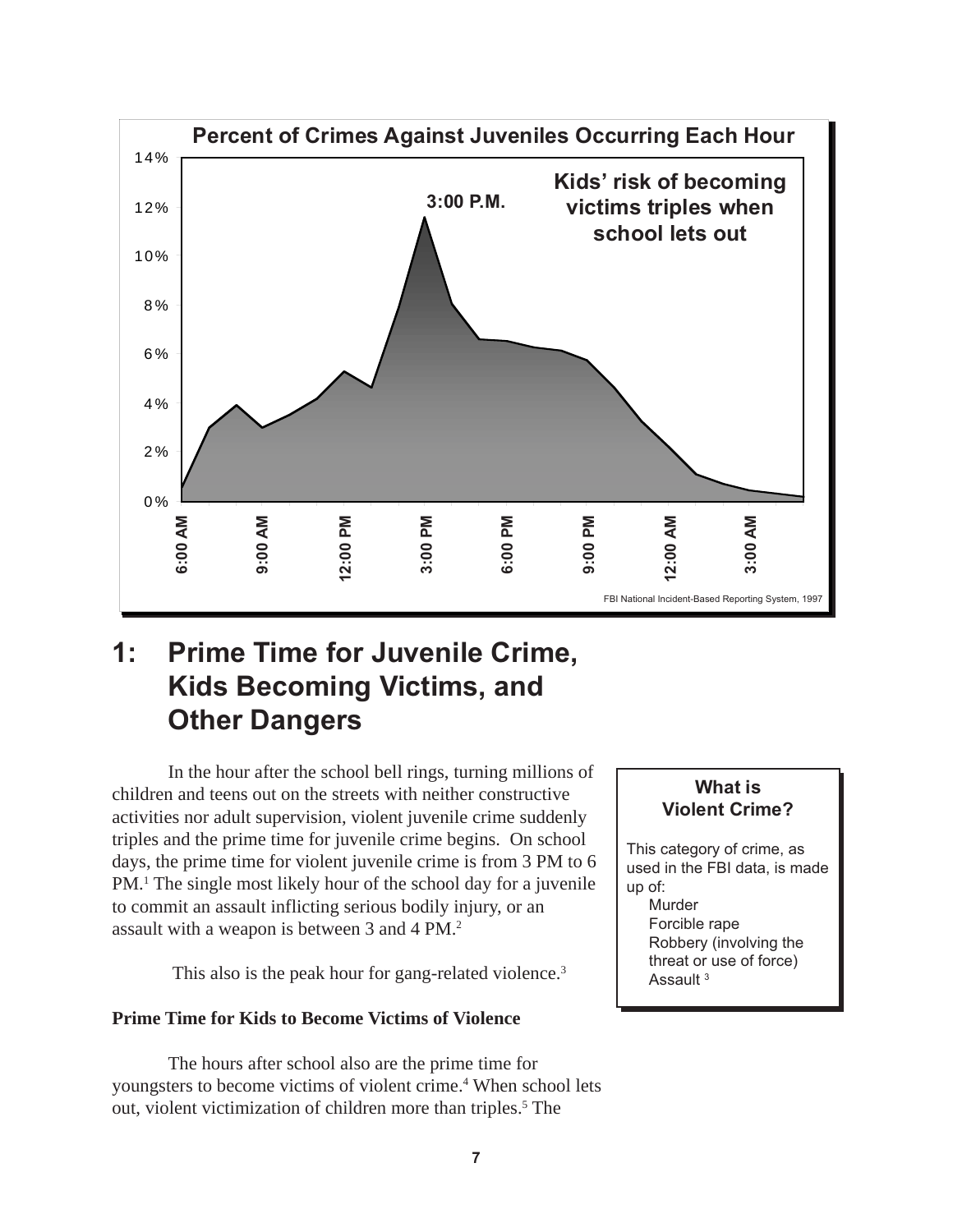**'Teens are twice as likely as adults to become victims of serious violent crime'**

National Crime Victimization Survey indicates that even that sharp jump as reported to law enforcement agencies probably underestimates the true peak by as much as 44%. According to a Justice Department report: "because crimes in and around school are likely to be reported initially to school officials who may not report them to police, … law enforcement data may actually underestimate the proportion of crime that occurs in the afterschool hours."6

Teens are twice as likely as adults to become victims of serious violent crime, and three times as likely to become victims of simple assault.<sup>7</sup>

### **Prime Time for Car Crashes, Teen Sex and Drugs**

As more children go unsupervised after school and researchers probe more deeply into the effects, it's clear that the risks to kids are manifold.

The prime time for 16 to 17 year olds to be in or cause a car crash on school days is also from 3 to 6 PM.<sup>8</sup> Motor vehicle accidents are the leading cause of death for youths.<sup>9</sup> At some point in their careers most law enforcement members of Fight Crime:



Invest In Kids have faced the grim task of calling parents to tell them that their child was injured or killed in a crash.

Nearly 4.5 million children 14 and younger are injured in their homes every year, and most unintentional injury-related deaths occur when children are out of school and unsupervised.10 Non-motor vehicle accidents are the second leading cause of death for children 5 to 14 years of age, and a leading cause of death of older teens.<sup>11</sup>

The after-school hours also are the most common time for teens to become pregnant<sup>12</sup>, and being unsupervised after school puts kids at greater risk of truancy, receiving poor grades, mental depression, and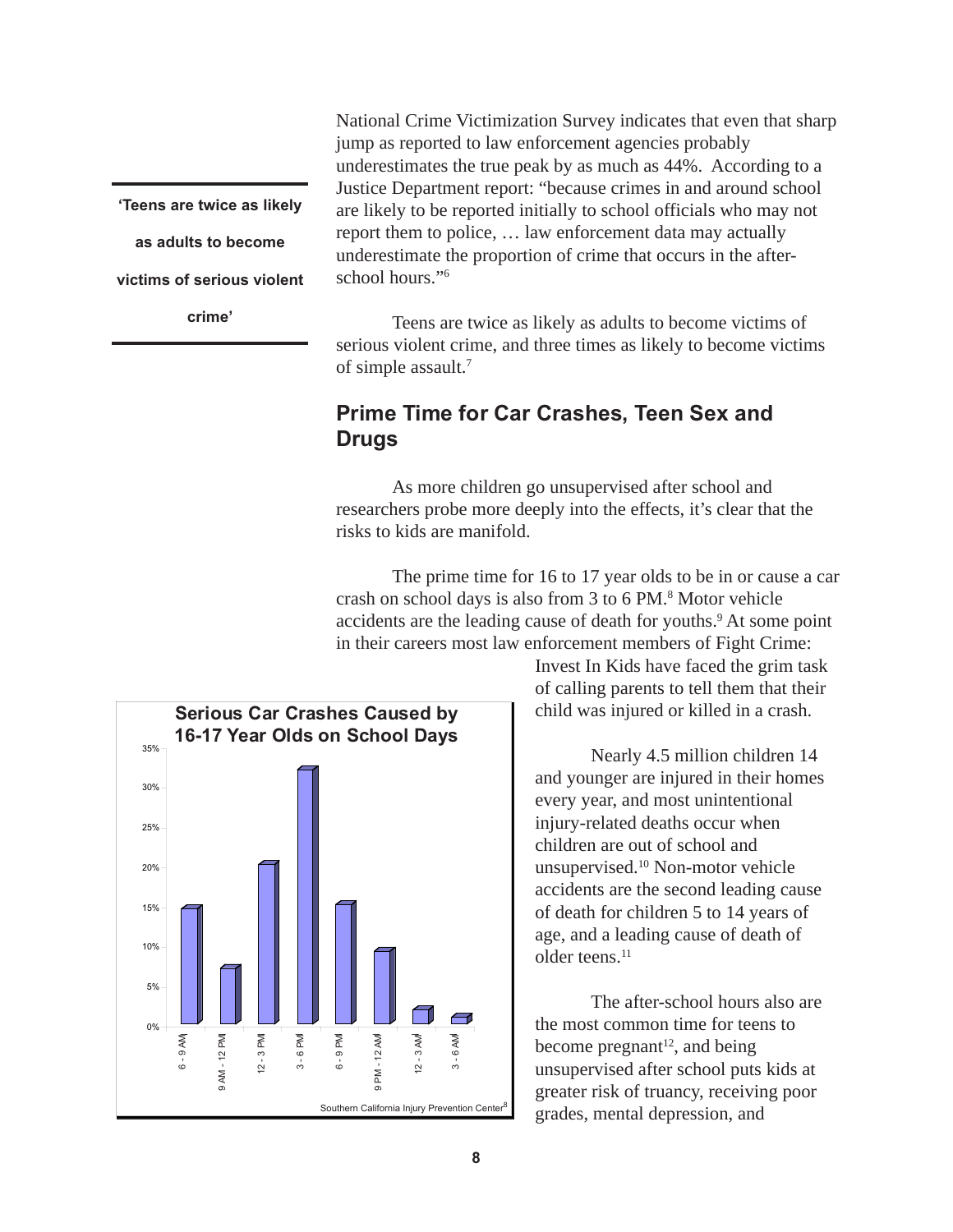substance abuse ."13 In fact, being unsupervised after school doubles the risk that an eighth grader will smoke, drink, or abuse drugs.14

The more hours youngsters spend on their own, and the earlier the age at which they begin doing so, the greater the risk.<sup>15</sup> For example, sixth graders who had been unsupervised after school frequently during the first through third grades were socially less competent, and had lower grades than a comparison group*.* 16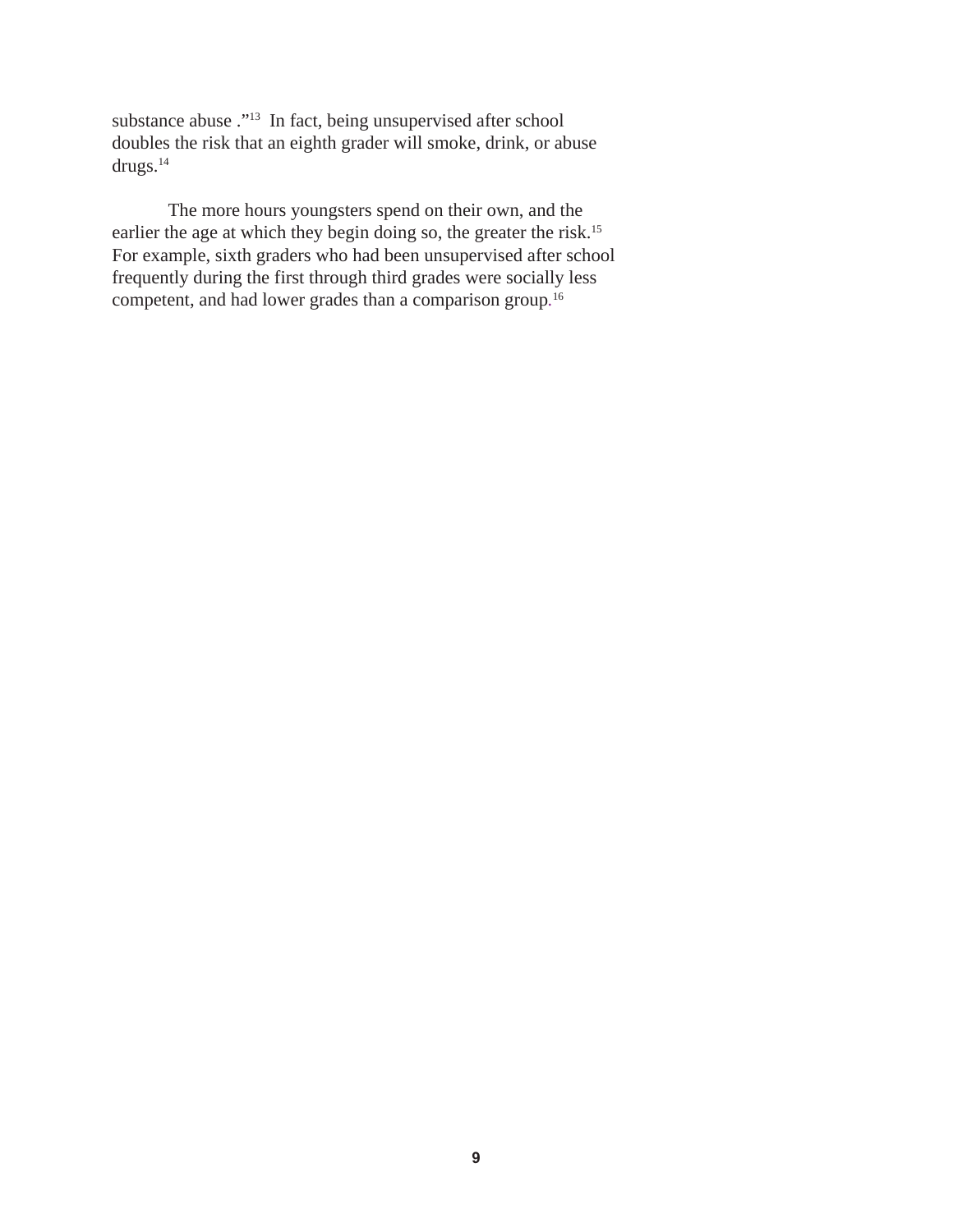# **2: After-School Programs Prevent Crime, Teach Skills and Values**

The good news is that we now know that making afterschool programs available from grade school through high school can greatly reduce the terrible prospect that children and teens will be caught up in behaviors that can ruin both their lives and the lives of others.

Quality after-school programs can cut crime and violence immediately and transform the prime time for juvenile crime into golden hours of academic enrichment, wholesome fun and community service. They also protect kids and adults from becoming victims of crime, and cut teen pregnancy, smoking and drug use. After-school programs help youngsters learn to get along with others, and develop the values and skills they need to become good neighbors and contributing citizens.

Offering kids an alternative to being alone at home or hanging out unsupervised provides a world of benefits for youngsters and for their communities.

Research Shows:

#### **After-School Programs Cut Crime and Violence**

◆ The Opportunities Industrialization Centers' Quantum Opportunities Program randomly selected high school freshmen from welfare families in four cities to participate in an intensive after-school enrichment program. The program combined academics, personal development, community service, and monetary incentives to keep at-risk youngsters on a path to high school graduation and adult productivity.

Boys randomly assigned to participate in the Quantum Opportunities program were only one-sixth as likely to be convicted of a crime during their high school years as the boys left out of the program.17

◆ Researchers compared five housing projects in which new Boys and Girls Clubs were set up to five housing projects without clubs, and to five others with previously established clubs.

**to participate in the Quantum Opportunities program were only onesixth as likely to be convicted of a crime during their high school years as the boys left out of the program'**

**'Boys randomly assigned**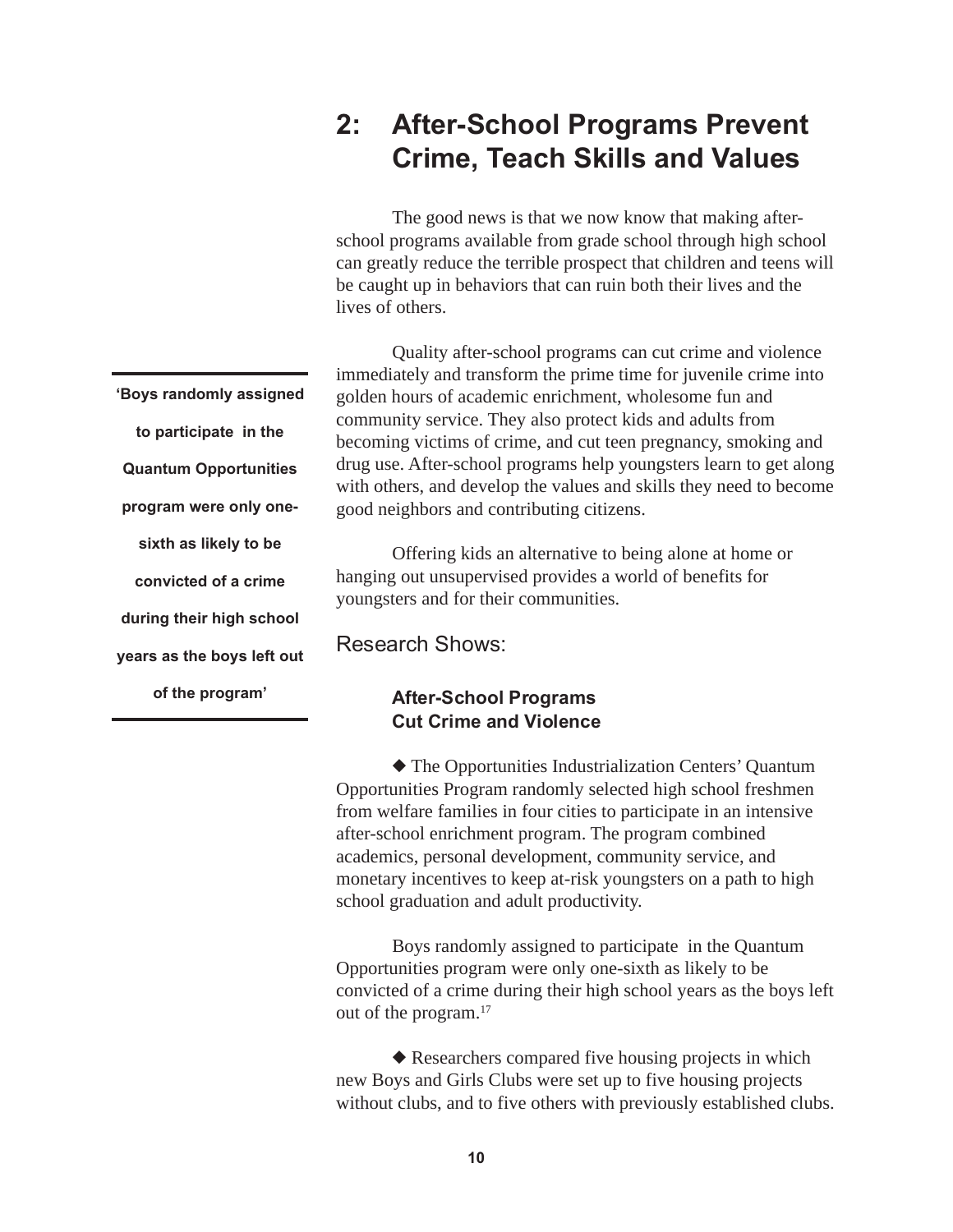Levels of drug use and vandalism were initially equal in the projects without clubs and those in which the new clubs were being established. The projects with existing clubs were in much better shape. By the time the study ended, the projects with new clubs achieved results almost as good as the projects with existing clubs. The projects without clubs had 50% more vandalized housing units and 30% more drug activity than those with new clubs.18

This Boys and Girls Clubs study replicated the findings of a similar 1956 study of the Red Shield Boys Club in Louisville. Data from before the club was founded in 1944 up until June of 1955 showed that juvenile delinquency dropped 52% in the neighborhood, at a time when delinquency was nearly tripling in one comparison neighborhood, and going up 33% in another similar neighborhood.19



◆ A study of a 32-month after-school and summer skilldevelopment program in a Canadian public housing project showed that compared to the two prior years, the number of juvenile arrests declined by 75% during the course of the program.20

◆ In the three years after Baltimore's Police Department opened a Police Activities League (PAL) after-school program in one high-crime neighborhood, juvenile crime in the neighborhood dropped nearly 10% and the risk of children and teens becoming crime victims was cut nearly in half. While juvenile victimization rates were coming down for all Baltimore juveniles, the rate in the area served by the PAL program came down nearly three times as fast as it did for the city as a whole.<sup>21</sup>

◆ The Big Brothers/Big Sisters program shows what a difference a well-designed, well-implemented mentoring program can make. A Public/Private Ventures study of that program showed that young applicants randomly assigned to a well-trained, well-supervised mentor were 46% less likely to initiate drug use and 32% less likely to commit an assault than those randomly assigned to the control group.<sup>22</sup>

**'The projects without Boys and Girls Clubs had 50% more vandalized housing units and 30% more drug activity than those with new clubs'**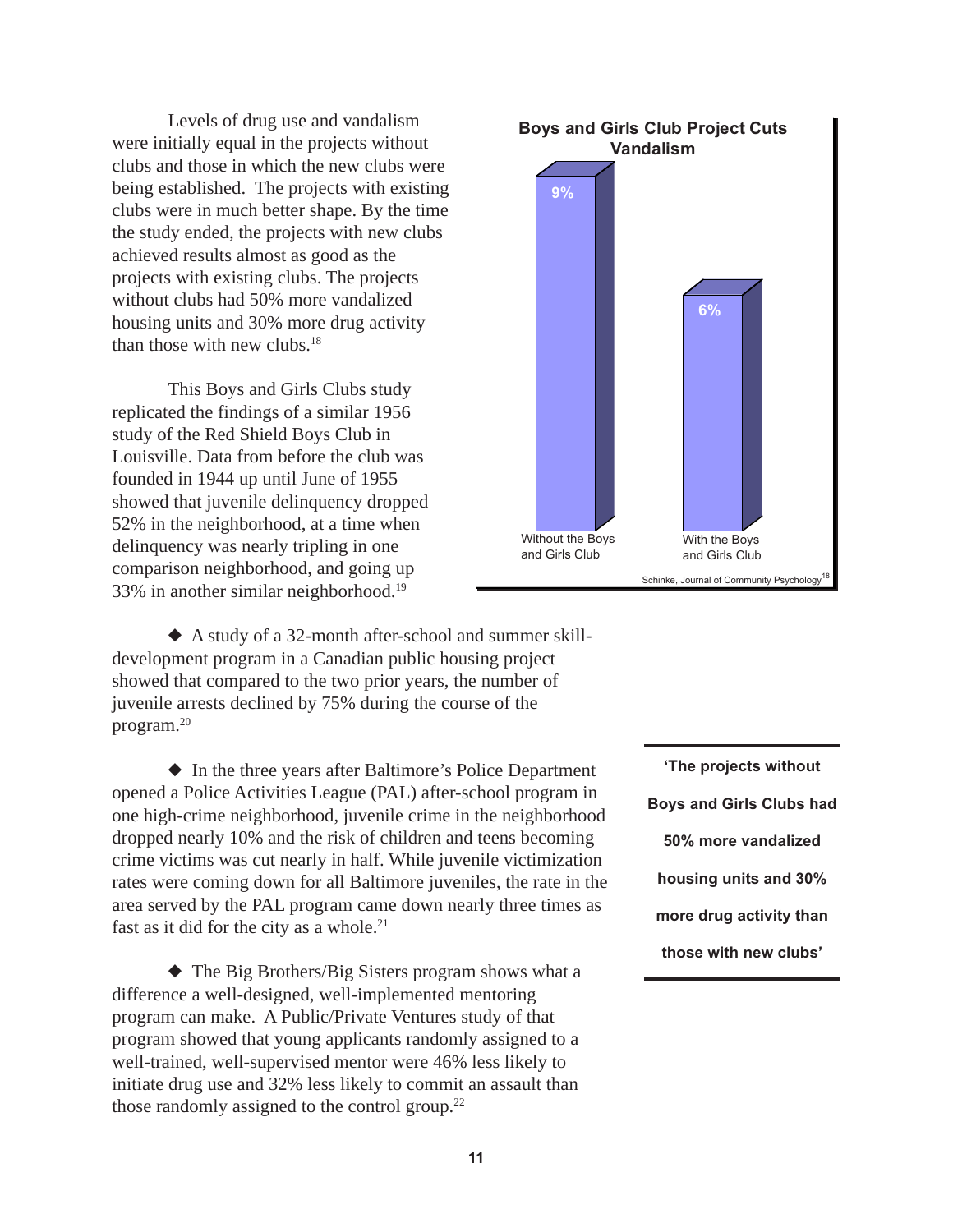**'Being supervised after school cuts in half the risk that middle school students will smoke, drink, or abuse drugs'**

◆ A University of Wisconsin study of 64 after-school programs supported by the Cooperative Extension Service found that teachers reported the programs had helped children become more cooperative and better at handling conflicts. These children also developed greater interest in recreational reading and received better grades. A third of the school principals at these sites reported that vandalism at their schools had decreased as a result of the programs.<sup>23</sup>

#### **After-School Programs Cut Smoking, Drug Use, Teen Sex**

◆ Being supervised after school cuts in half the risk that middle school students will smoke, drink, or abuse drugs.<sup>24</sup>



With schools clamping down on smoking by students in and around school buildings, focus groups show that kids who smoke usually do so on their way to school and in the after-school hours.25 Most adults who smoke regularly started during adolescence and most student smokers begin smoking by age 13.26 This means that, when afterschool programs cut in half the risk that a middle school student will smoke, they are likely cutting by a similar margin the chance that those children will grow up to be

smokers.

#### **Quality Programs Enhance Educational And Social Development**

Out-of-school-time programs can provide important opportunities. Formal after-school programs have helped lowincome children develop social skills and learn to get along with their peers,<sup>27</sup> attributes which are strongly associated with school achievement, adult success, and reduced risk of delinquency and crime.28 Out-of-school academic enrichment activities can directly improve educational achievement.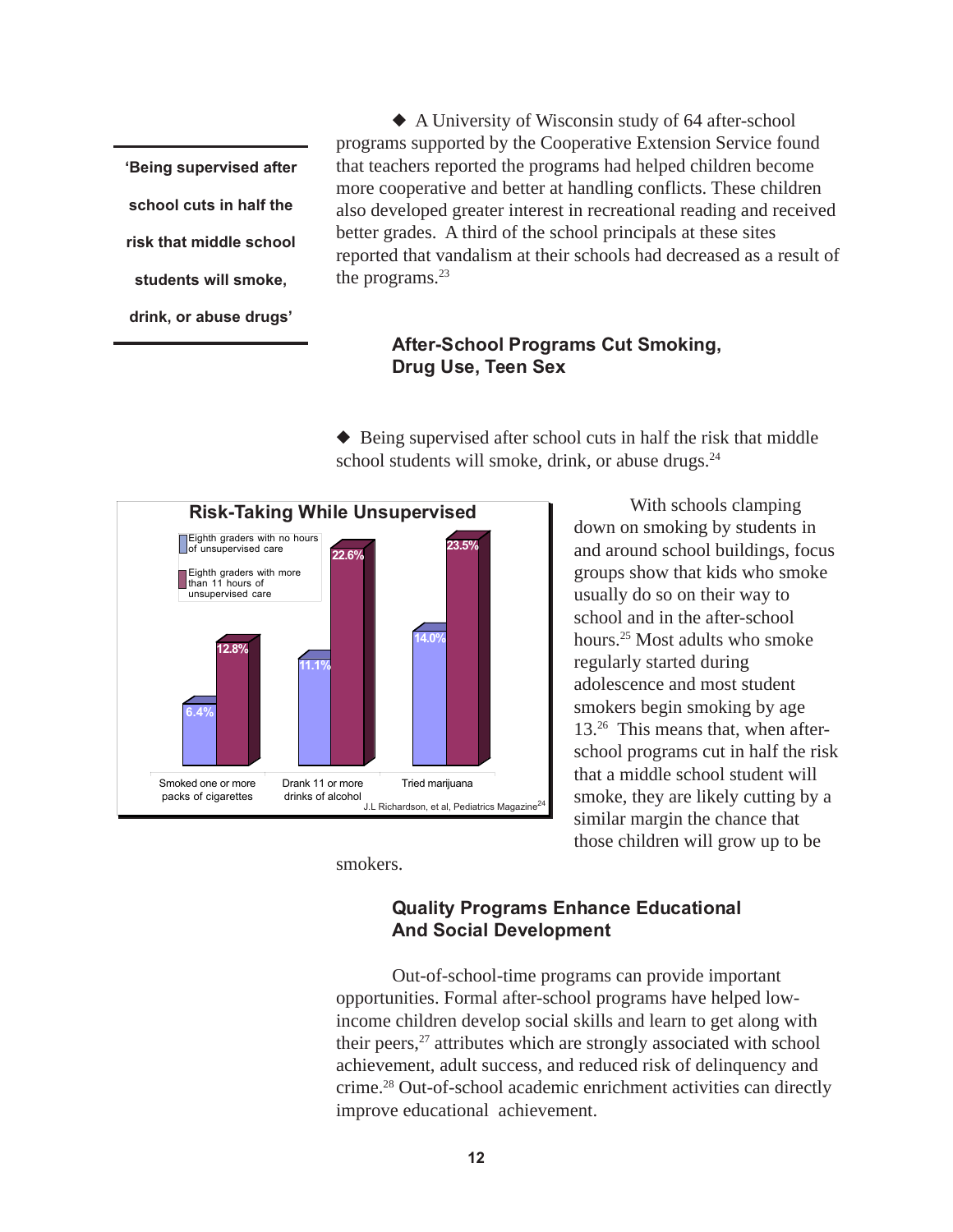◆ The boys and girls randomly assigned to participate in the Quantum Opportunities program were half as likely to drop out of high school and two and one half times more likely to go on to further education after high school.<sup>29</sup>

◆ Those left out of the program were 50% more likely to have children during their high school years. 30

◆ With schools having a hard time balancing their desire to focus classroom hours on academics with their desire to teach values, it is also clear that the after-school hours provide opportunities to implement academic or youth development programs initially developed for in-school or summer use.

The Coca Cola Valued Youth Development Program increases the self-esteem and school success of at-risk middle and high school students by placing them in positions of responsibility as tutors of younger students. Only 1% of the kids in the program dropped out of school, compared to 12% of kids in a control group.31 The Voyager summer reading program, developed in collaboration with the Smithsonian Institution, the Discovery Channel, NASA, and Polaroid, showed gains of 84% for reading comprehension and 35% for word recognition for children in kindergarten through ninth grade.<sup>32</sup>

Both the Coca-Cola and Voyager approaches are now being used for use in afterschool programs.

Why After-School Programs Have Such Impact:

### **The Safe Haven and Control, Values and Skills Effects**

Quality after-school programs reduce juvenile crime immediately and continue to reduce it for many years to come. They do this in two ways**:**

The **Safe Haven and Control Effect.** The day an after-school program welcomes its first kid, it begins providing responsible adult supervi-

**'Boys and girls in the Quantum Opportunities program were half as likely to drop out of high school and two and one half times more likely to go on to further education after high school.'**

#### **After-School Programs Produce Education and Social Benefits**

Compared to similar youths left out, boys and girls who participated in the Quantum Opportunities After-School Program had far more positive outcomes

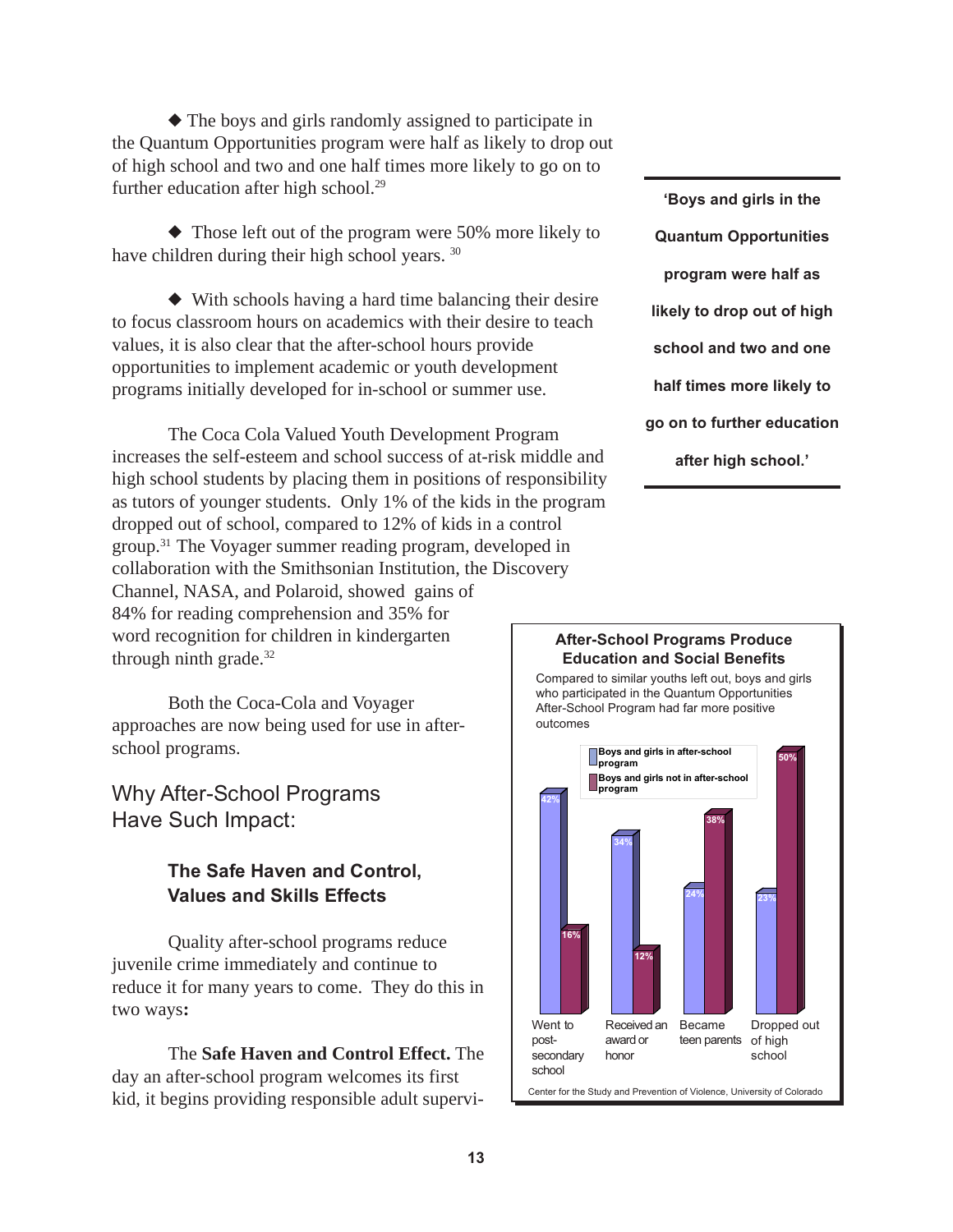

sion, constructive activities and insulation from deleterious pressure from peers and older children during the high-risk hours. On the day it opens, it also provide a "safe haven" where children are protected from becoming victims of crime.

Children, especially adolescents, crave excitement and activities with their peers. If they cannot find it in programs organized by responsible adults, they become far more likely to find it in gangs. In many neighborhoods, children without after-school safe havens are easy prey; gangs may appear to offer protection, status, a sense of power, and the security of belonging to a group.33

Research shows that "youngsters generally begin hanging out with gangs at 12 or 13 years of age, join the gang at 13 or 14…and are first arrested at 14."34 The

prime time for gang violence now is in the hours just after school lets out.<sup>35</sup>

**'Children, especially adolescents, crave excitement and activities with their peers. If they cannot find it in programs organized by responsible adults, they become far more likely to find it in gangs'**

In Chicago, a leader of one of America's biggest gangs a criminal who is currently serving a 150-year sentence for murder—was secretly taped explaining his strategy for recruiting kids. The strategy included picnics and parties and money to pay the family bills. Then, he said, "the kids look up," and they find they've "got more now than they ever had before, and they know they wouldn't have anything without" the gang. Is his strategy working? That gang had ten thousand members.

Former Chicago Police Superintendent Matt Rodriguez wrote that "Every day, police officers in Chicago and across the country see gangs and drug dealers competing with parents and with law-abiding citizens for the allegiance of America's youth bidding to recruit our children for their army, investing in our kids to lead them down a path to disaster.

"The gangs aren't just recruiting in high schools, either. They are recruiting in the junior high and grade schools too. And they are winning new recruits every day—mostly kids who can see little other possibility to win the respect or success that nearly all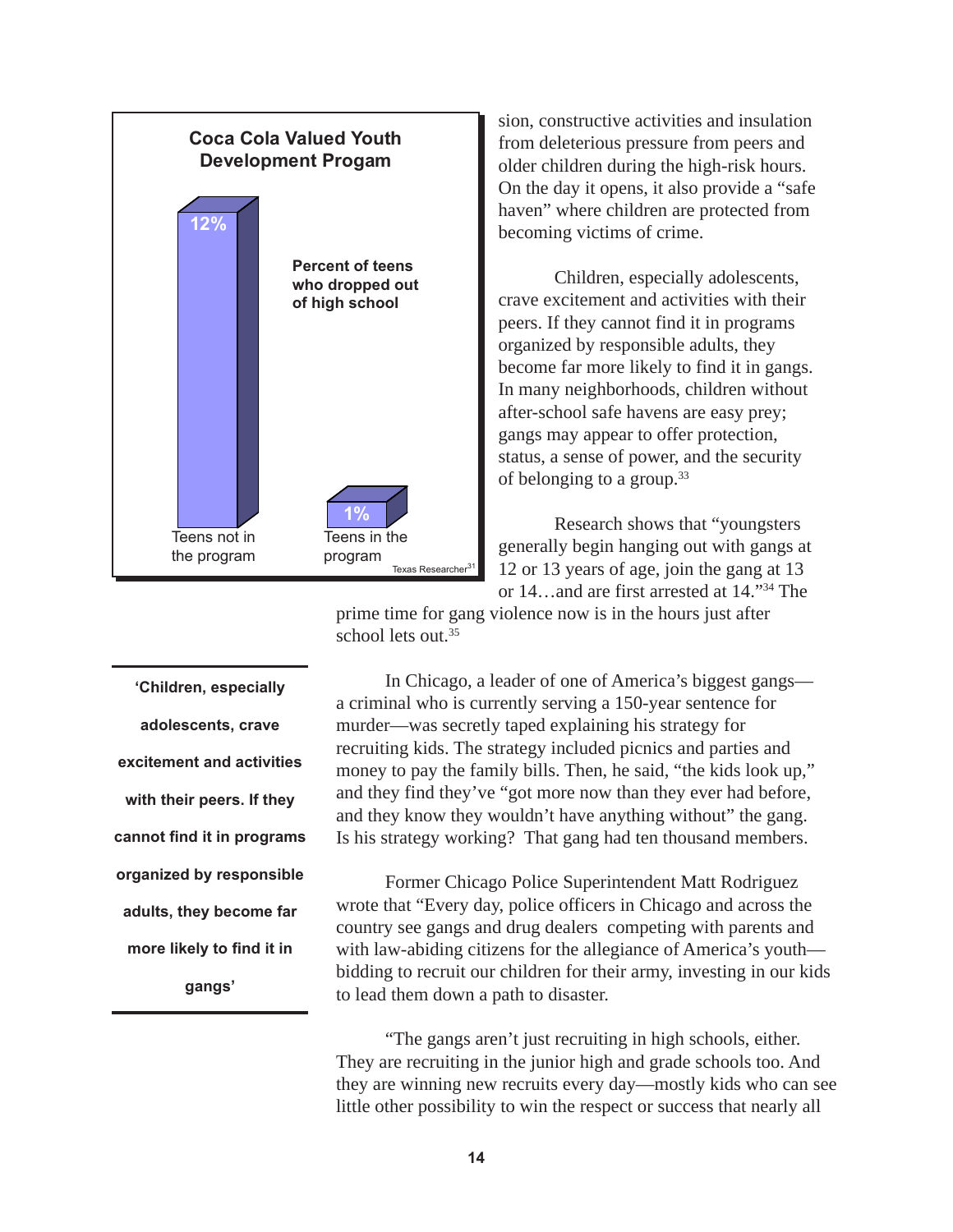young people want and need.

"If we are going to win the fight for the souls of America's children, if we are going to make America safe for our families, then we are going to have to invest in the services that help kids get the right start they need in life,"Rodriquez concluded*.* 36

For most youngsters, the adolescent years are marked by emotional volatility and strong needs for peer approval and respect. The parts of the brain responsible for good judgment and looking ahead to project consequences are still developing. Conflicts are often seen through a lens of starkly one-sided subjectivity, and impulse restraint is often fragile.

For too many teens, but especially for those in lowincome, high-crime neighborhoods, this mixture may be stoked by the widespread availability of drugs and alcohol to further cloud immature judgment, and of guns to make bad judgments lethal.37 In one study, 23% of inner-city male high school students said they carried guns occasionally, and 12% said they carried them most of the time.<sup>38</sup>

If the juvenile violent crime rate for the period from 3 to 8 PM were reduced to school-hour crime levels, one-quarter of all juvenile violent crime committed on school days would be eliminated. (Obviously, investments in weekend and summer programs could also be expected to have a major impact on crime committed on days when school is not in session.)

But this is only the first chapter of a story that lasts a lifetime. Recent research makes clear that the impact of afterschool and other quality programs for children and youth far exceeds the Safe Haven and Control Effect.

The **Values and Skills Effect.** Quality after-school programs provide not only immediate reductions in crime, but also positive experiences which have an enormous and lasting impact on the attitudes, values and skills of participating children.

Quality programs not only help children and teens learn the skills they need to succeed academically, but also teach concern and respect for others, honesty and the importance of working hard and being responsible.

Such programs can also help children develop significant

**'If the juvenile violent crime rate for the period from 3-8 PM were reduced to school-hour crime levels, one-quarter of all juvenile violent crime committed on school days would be eliminated'**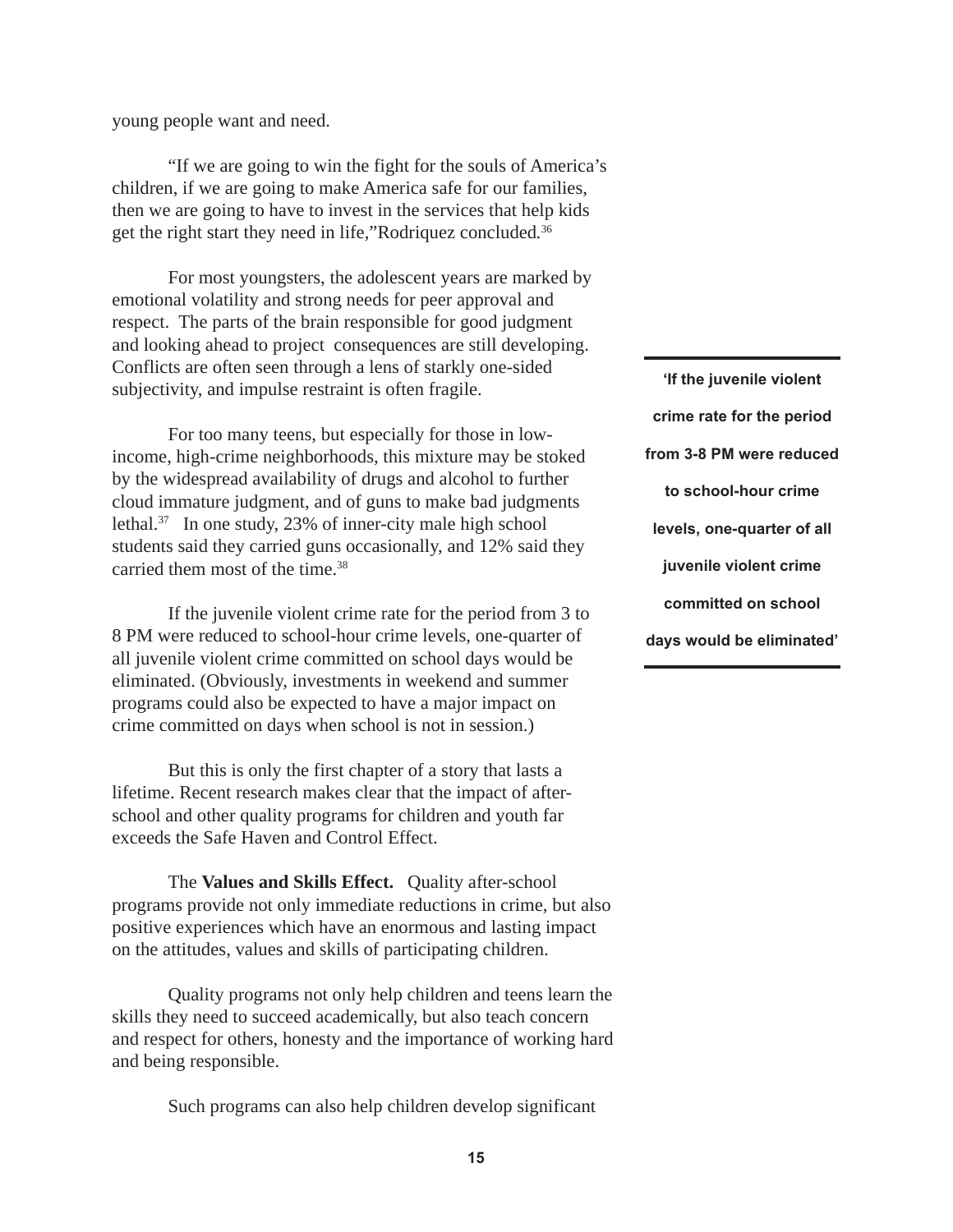relationships with caring adults, which is one of the strongest protections against becoming involved in crime. And programs that include a community service component can help children learn the satisfaction of helping others. These are important "protective factors," making children less likely to engage in crime in the future.

Only 20% of children's waking hours are spent in school.<sup>39</sup> How they spend the other hours, not surprisingly, plays a major role in their development.

In this respect, as in others, after-school programs may have the biggest impact on kids in low-income households and high-crime neighborhoods. For example:

- Children of highly-educated parents are five times more likely to be reading in the hours after school than the children of the least-educated parents.40
- Children of poorly-educated parents watch 60% more television than the children of well-educated parents.<sup>41</sup> Much of this television viewing depicts murder and other violence—as well as sexual promiscuity—without any realistic portrayal of the agony crime leaves in its wake.

Children's television viewing has been associated with lower reading achievement, behavioral problems, and increased aggression. When children watch more than three hours a day of television or watch violent programs, the incidence of these behavioral and learning risks increases.42

Being unsupervised after school is substantially more likely to result in behavior problems for low-income children than for those from middle-income families.<sup>43</sup>

**'Being unsupervised after school is substantially more likely to result in behavior problems for low-income children than for those from middle-**

**income families'**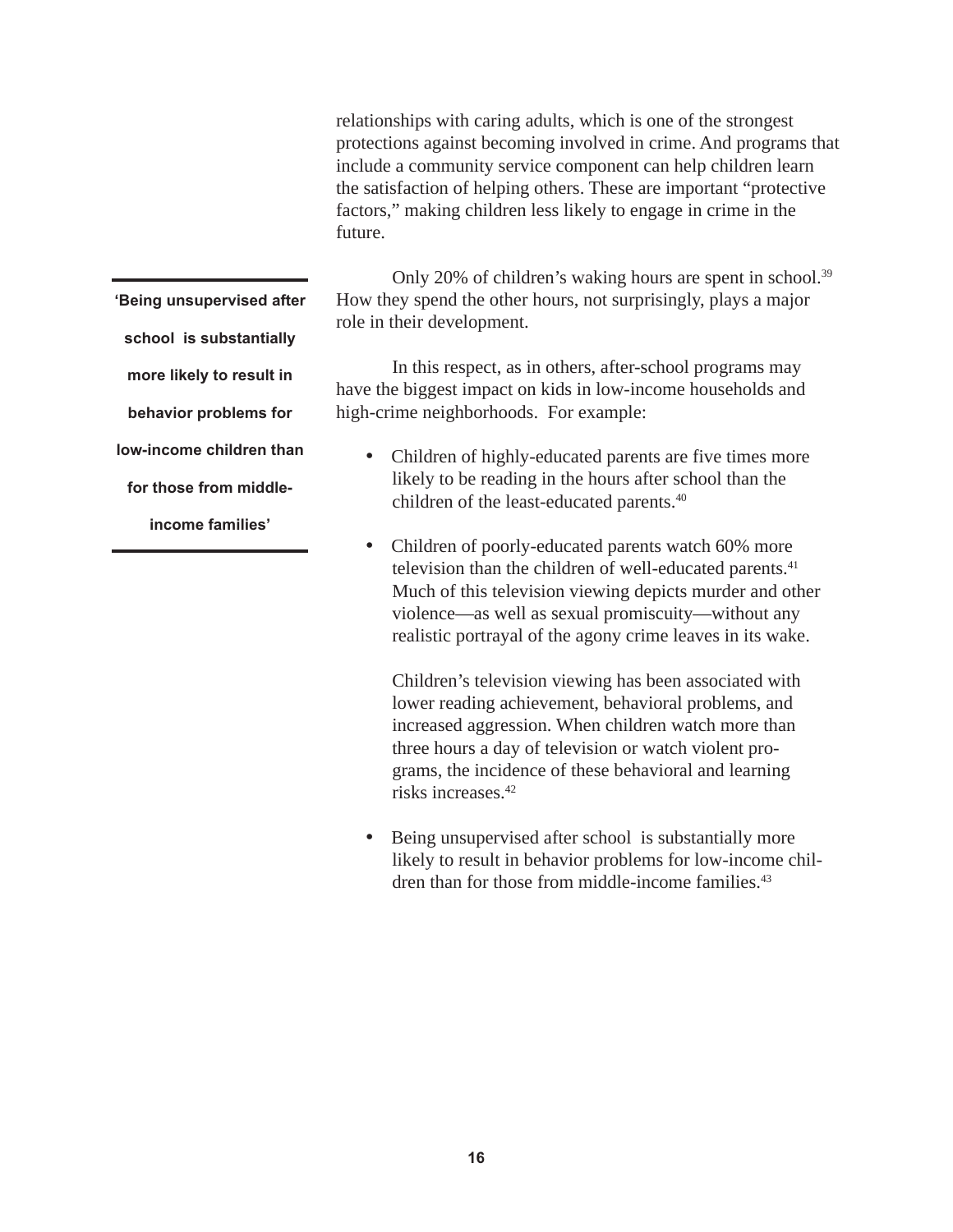# **3: Unmet Needs and Wasted Opportunities**

Federal grants for after-school programs come primarily through the Department of Education's 21st Century Community Learning Centers grants program, created with the leadership of Senator Jim M. Jeffords (R-VT) to help schools work closely with community partners in meeting a broad range of needs. Since 1997, each of President Clinton's budgets has called for expanding after-school funding through the  $21<sup>st</sup>$  Century program. With the public strongly favoring increased after-school funding, and substantial bipartisan support in Congress, \$40 million was appropriated for this purpose in 1998, \$250 million in 1999, \$450 million for 2000.

Despite this growth, the program remains so under funded that it can serve only 650,000 kids nationwide.

Last year, 2,252 communities sought assistance to establish or expand 21st Century Community Learning Centers after-school programs, but the Department of Education had enough funding to provide only 310 grants.<sup>44</sup> Even among grantees, 40% report they still have waiting lists for children to get into the programs.<sup>45</sup>

Some after-school child care is also supported through the Child Care and Development Block Grant, which provides vouchers to help low-income working families purchase child care for school age children and for children too young for school. But this program too is woefully under funded, and can serve only about one in ten of those eligible.

While states like California and Illinois have created significant new after-school programs since 1997, their investment in these programs continues to be modest. The Illinois Department of Human Services Teen REACH program provided \$17.8 million to fund 112 after-school programs serving 33,902 children age 6 to 17. California's After School Learning and Safe Neighborhoods Partnership program is funded at \$87 million this year and serves an estimated 97,500 children.

### **Home Alone: Eleven Million Kids**

More than seven school-age children in every ten are in households where both parents or the only parent are in the

**'More than seven schoolage children in every ten are in households where both parents or the only parent are in the workforce'**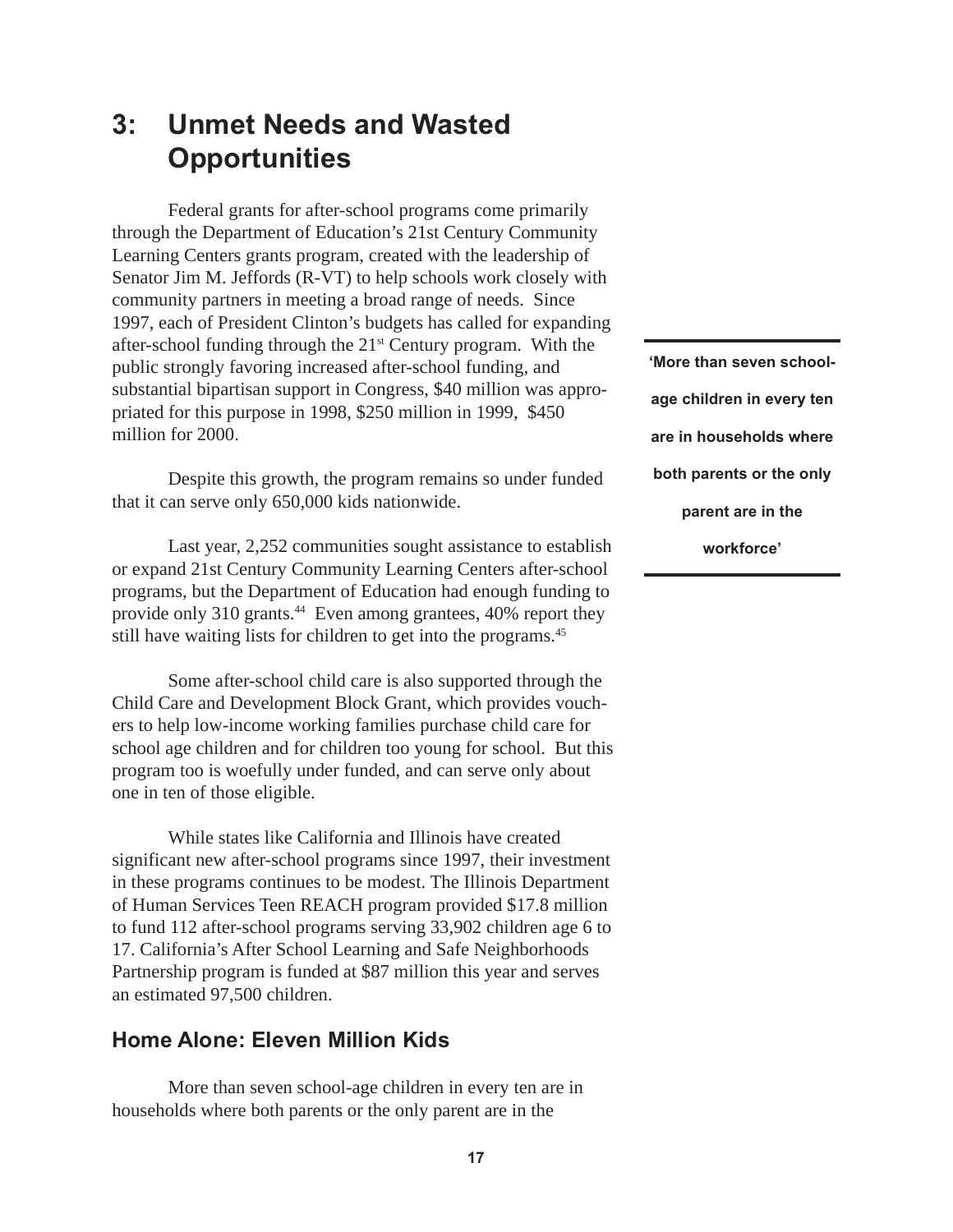workforce. In 69% of all married-couple families with children 6 to 17, both parents work outside the home. In 71% of singlemother families and 85% of single-father families with children 6 to 17, the custodial parent is working. 46

**'The number of youngsters unsupervised for at least some portion of each week likely exceeds eleven million. Many more are in programs so starved for funding that they can't begin to provide the quality services that kids need'**

Those working families are faced with filling the gap between the parents' work schedules and the children's school schedules. That gap can often be 20 to 25 hours per week.

A September 2000 study from the Urban Institute estimates that four million children between 6 and 12 years old are home alone in the after-school hours.<sup>47</sup> While only 10% (1.2 million) of 6 to 9 year olds are home alone, fully 35% (nearly 2.9 million) of 10 to 12 year olds are home alone. That is only the tip of the iceberg. An additional four million 13 and 14 year olds are home alone or hanging out unsupervised<sup>48</sup>, bringing the total to eight million. And while solid data is not available for teens over 14, it is clear that millions of high school youth also need constructive after-school activities.

The number of youngsters whose need for after-school programs goes unmet likely exceeds eleven million. Many more are in programs so starved for funding that they can't begin to provide the quality services that kids need.

Do teens over 14 really need after-school programs? The Quantum Opportunities program began when students were in high school. Leaving youths out of this program multiplied by six times the risk that they'd be convicted of a crime, and slashed their chances of finishing high school or going on to college.49

High-school students don't need baby-sitting, but they do need constructive activities that put them in touch with caring adults, and help them gain valuable job skills, learn to get along with others, and experience the satisfaction of serving their communities.

Is the shortage of after-school programs restricted to urban areas? Not by a long shot. In rural areas, experts estimate that the availability of school-age care can cover only about one-third of the population of children with employed parents.<sup>50</sup>

Moreover, the estimates above for kids who are unsupervised in the after-school hours are only the most obvious part of the picture of the unmet need for after-school programs.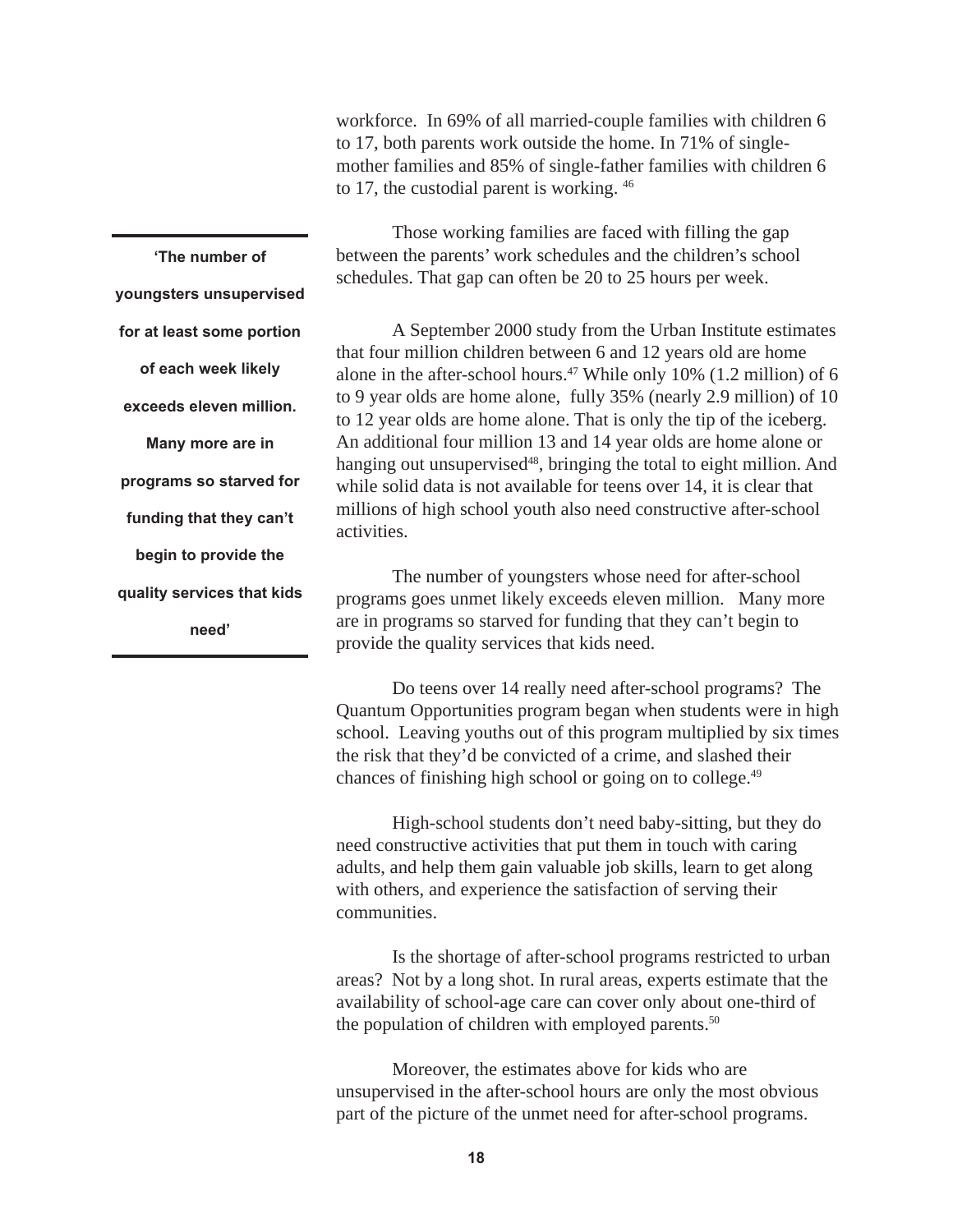Even parents who are home at the end of the school day may want the benefits of after-school programs for their children on one or more days each week.

Once children reach early adolescence, even the best parents may find that their influence wanes as their children seek autonomy and independence, and strive for the approval of peers.51 Ordering a teen to stay in the house after school may be a recipe for confrontation. One study of adolescents found that they spend an average of five minutes a day exclusively with their fathers, and about twenty minutes a day with their mothers.<sup>52</sup> Meanwhile, insecurity and the need for peer approval and respect increase the likelihood that adolescents will take risks or respond with violence to insults or affronts.<sup>53</sup>

Adults who work with kids in the after-school hours can't take the place of parents, but they can serve as valuable adult role models who bring special talents and energy to their work with children and teens.

### **Least Available Where Most Needed**

After-school programs are least available where they would do most to prevent crime and help kids get a solid start.

With government support still so modest, research shows "the vast majority of after-school programs are funded through parent fees."54 The annual cost of school-age child care programs open 3 to 4 hours a day all year ranges from about \$2,500 to about \$4,000.55 As a consequence, the programs primarily serve children from middle income families and are located in middle-class communities.56

Families of all incomes are challenged by the afterschool hours. Many middle-income families scrape together funds to pay for after-school activities for their children and somehow manage to cobble together the necessary transportation arrangements to get children to and from these activities while the parents are working. Others are unable to do so.

But the families least likely to be able to access afterschool programs are low- and moderate-income working families, especially those living in low-income neighborhoods<sup>57</sup>. These are often the neighborhoods where crime is highest.

**'For low-income parents "hoping for the best" may mean, regrettably, hoping that kids come home and watch television rather than hanging out with the drug dealers or gang members working hard to recruit them'**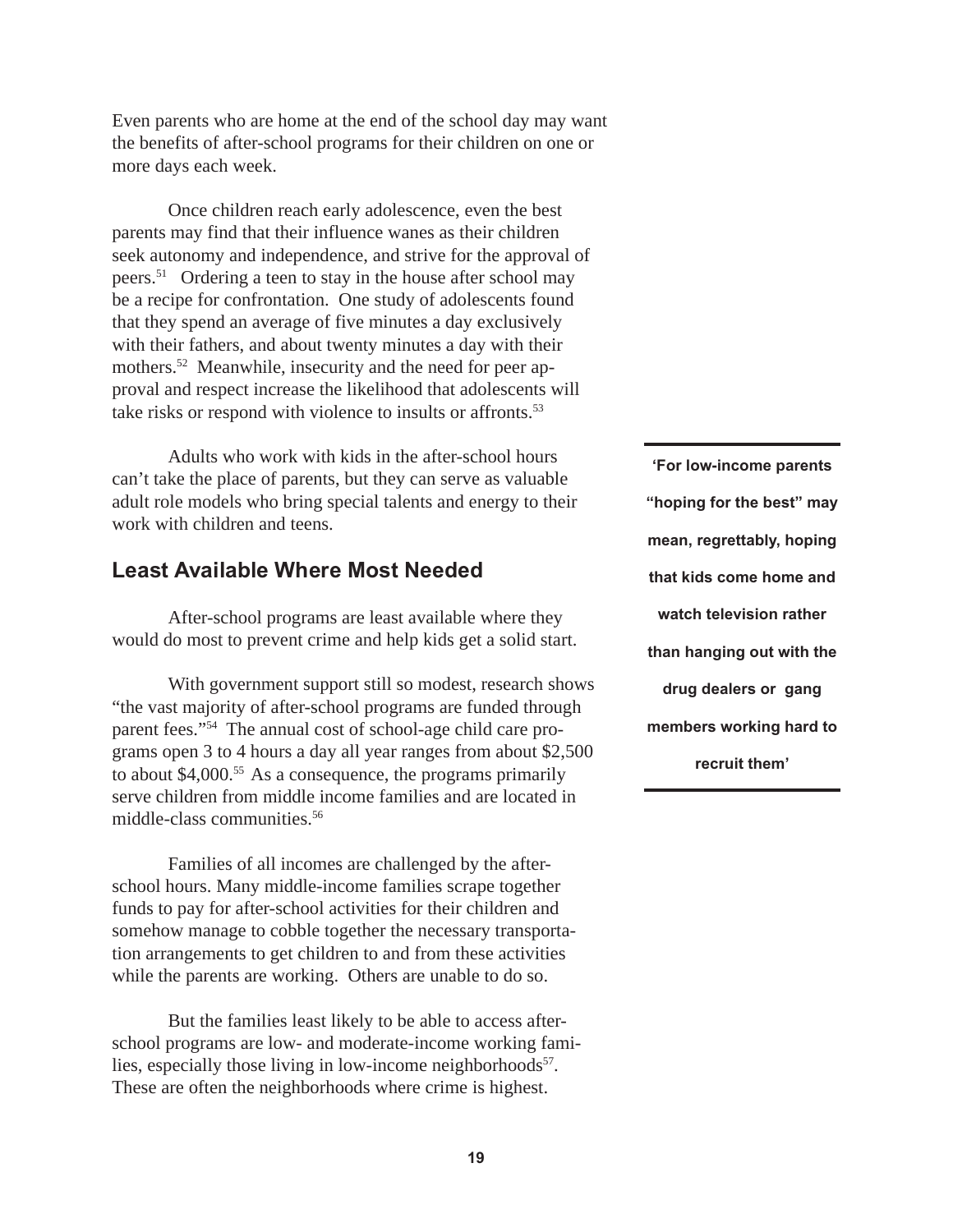After-school programs are least available to the kids who would benefit most from them academically, emotionally and socially, and who without them are most at risk of physical harm, exposure to drugs and other negative influences, and ultimately of becoming involved in delinquency.

For low-income parents, "hoping for the best" may mean, regrettably, hoping that kids come home and watch television rather than hanging out with the drug dealers or gang members working hard to recruit them.

Even when these youngsters and their families manage to get into an after-school program, it is too often one which is under funded, poorly-housed, and must make do with staff who are poorly-paid, poorly-trained, and too few in number to develop the close relationships between adults and youngsters which are at the heart of successful programs.

Robert Halpern, studying after-school programs in Chicago, observed: "Supervisors and group workers who have been at [these programs] for at least a few years have wellestablished relationships with some children, especially the 'regulars.' They know these children's families and school situations…They notice and intervene when a child's behavior seems different than usual....More commonly, though, even when there is institutional knowledge of a child, experienced staff members fail to communicate that knowledge to a new staff member currently responsible for that child. In part because group workers have so many children to attend to, children are most likely to get individual attention when they misbehave."<sup>58</sup>

Because of low pay, turnover is frequently very high. In the programs Halpern was reviewing, 40% of the staff had been there less than one year.<sup>59</sup> Since it often takes children several months to develop a trusting relationship with an adult, this kind of turnover can be devastating to program success. No child should learn that adults disappear just as trusting, caring relationships have solidified.

In short, the nation has a critical shortage of after-school programs. Moreover, especially in low-income areas, the programs that are available are often too starved for funds to provide quality services that can be expected to produce quality results.

**'The nation has a critical shortage of after-school programs…The programs that are available are often too starved for funds to provide quality services'**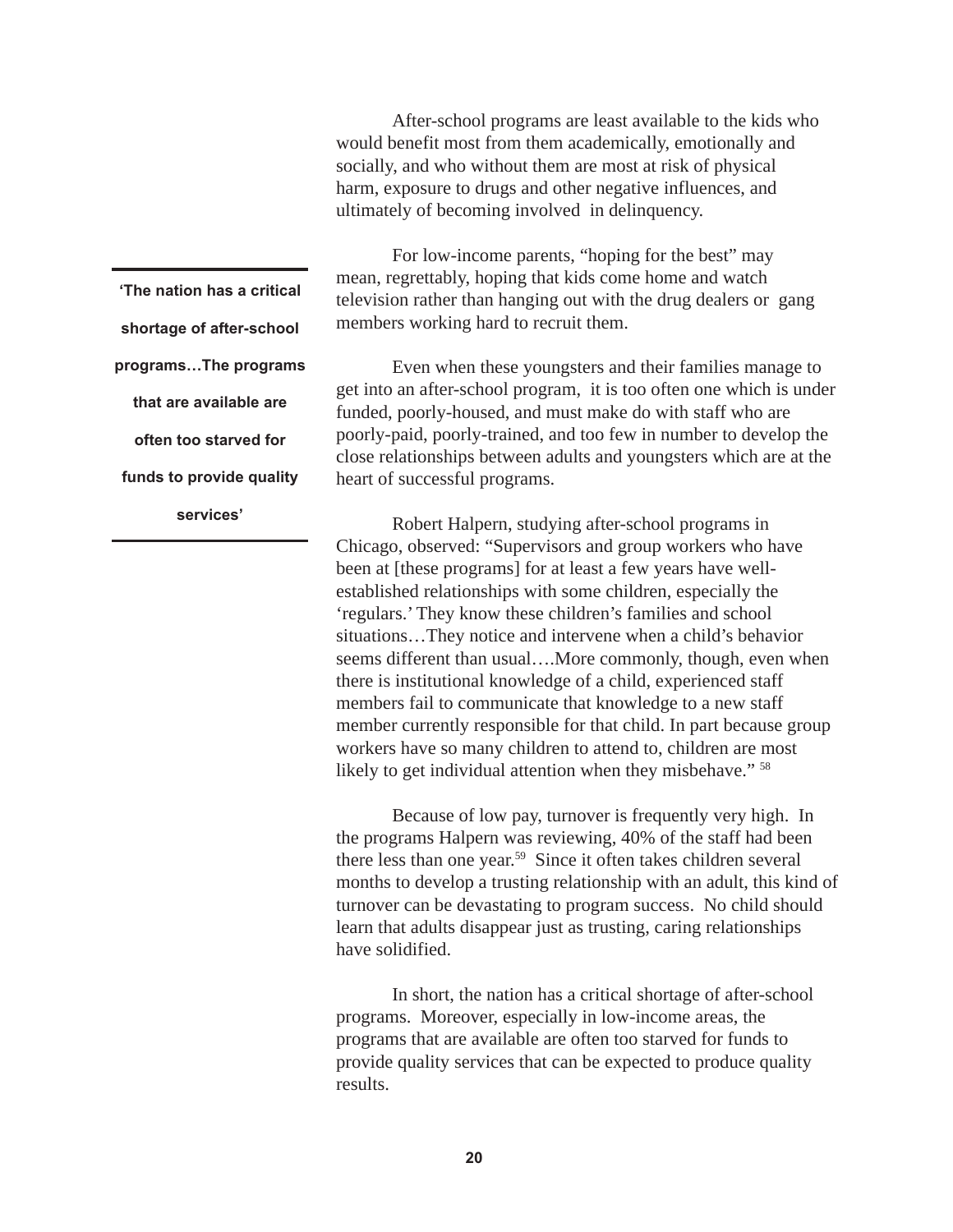# **4: Quality Matters**

Will every after-school program achieve the dramatic reductions in crime and other positive results reported in some of the research? Of course not. Program design, implementation and staffing matter, and matter a lot. Some programs work far better than others.

Programs must be small enough to maintain a strong sense of community and intimacy. The ratio of adults to children and teens must be high enough that each youngster can develop a close bond with one of the program's adults. The adults must have the time to develop a personal relationship with each youngster.

A study of 37 participating after-school programs for first graders found that boys in programs with staff members with positive attitudes had significantly better behavior, according to their first-grade teachers, than those boys who attended programs with staff who displayed greater negativity. In other words, good, caring, trained staff matters.<sup>60</sup>

For example, researchers compared middle school students in Boys and Girls Clubs including an Educational Enhancement Program (EEP) component to participants in both other Boys and

**'Boys in programs with staff members with positive attitudes had significantly better behavior…than those boys who attended programs with staff who displayed greater negativity'**

Girls Clubs and participants in a variety of other community afterschool programs. Before the program started, those being enrolled in the EEP had 50% more behavior problems than those in the other two groups. But after 30 months of program operations, school data showed that those in the EEP had only half as many behavioral problem incidents as those in the other Boys and Girls Clubs, and

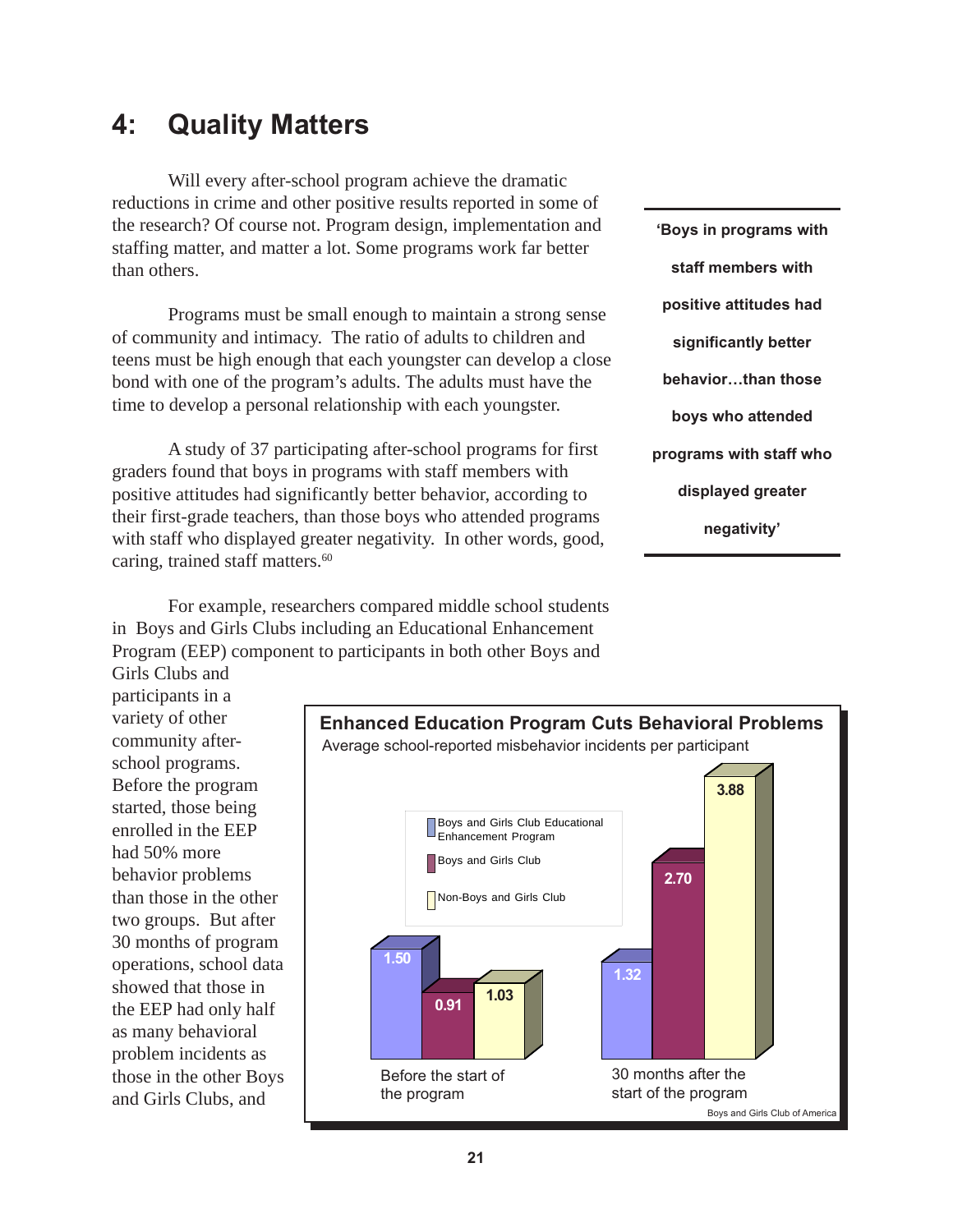one third as many behavioral incidents as those in the other community after-school programs. Those in the EEP also had better grades than boys and girls in either of the other groups. <sup>61</sup>

This research clearly argues against trying to do afterschool programs on the cheap, stretching numbers served at the expense of quality.

It argues for evaluating program design, and providing adequate funds to attract, train, and retain good, caring program staff.

As after-school programs receive more funding, there will also be a need to provide financial support for training, accreditation and evaluation. We don't leave parents on their own to independently and individually evaluate the sanitary controls at the supermarket as they buy food for their families, and we shouldn't expect them individually to be able to fully inspect and evaluate each after-school program. The National School Age Care Alliance Standards for Quality School Age Care<sup>62</sup> provide a useful guide for programs serving youngsters fourteen and younger.

Though some after-school programs should be more specialized than others, and children of different ages need different kinds of programs, every community needs a variety of programming. Programs won't produce the benefits we describe if they don't hold youngsters' interest. They can't begin to produce benefits unless they are sufficiently attractive so that families and young people choose to participate.

In general, young people should have out-of-school options that give them opportunities for active play, academic enrichment to develop both basic skills and higher-level thinking, exposure to arts, drama and music, and, especially for youngsters who are in middle school or high school, opportunities to begin serving their communities. For high school students, after-school options specifically aimed at career development and job skills training should also be available. $63$ 

The dramatic success of the Quantum Opportunities program provides a standard against which to measure other programs. It also argues for offering scholarship incentives and possibly other modest financial incentives, at least in high-crime neighborhoods, to encourage program participation, and to provide

**'Programs won't produce the benefits we describe if they don't hold**

**youngsters' interest'**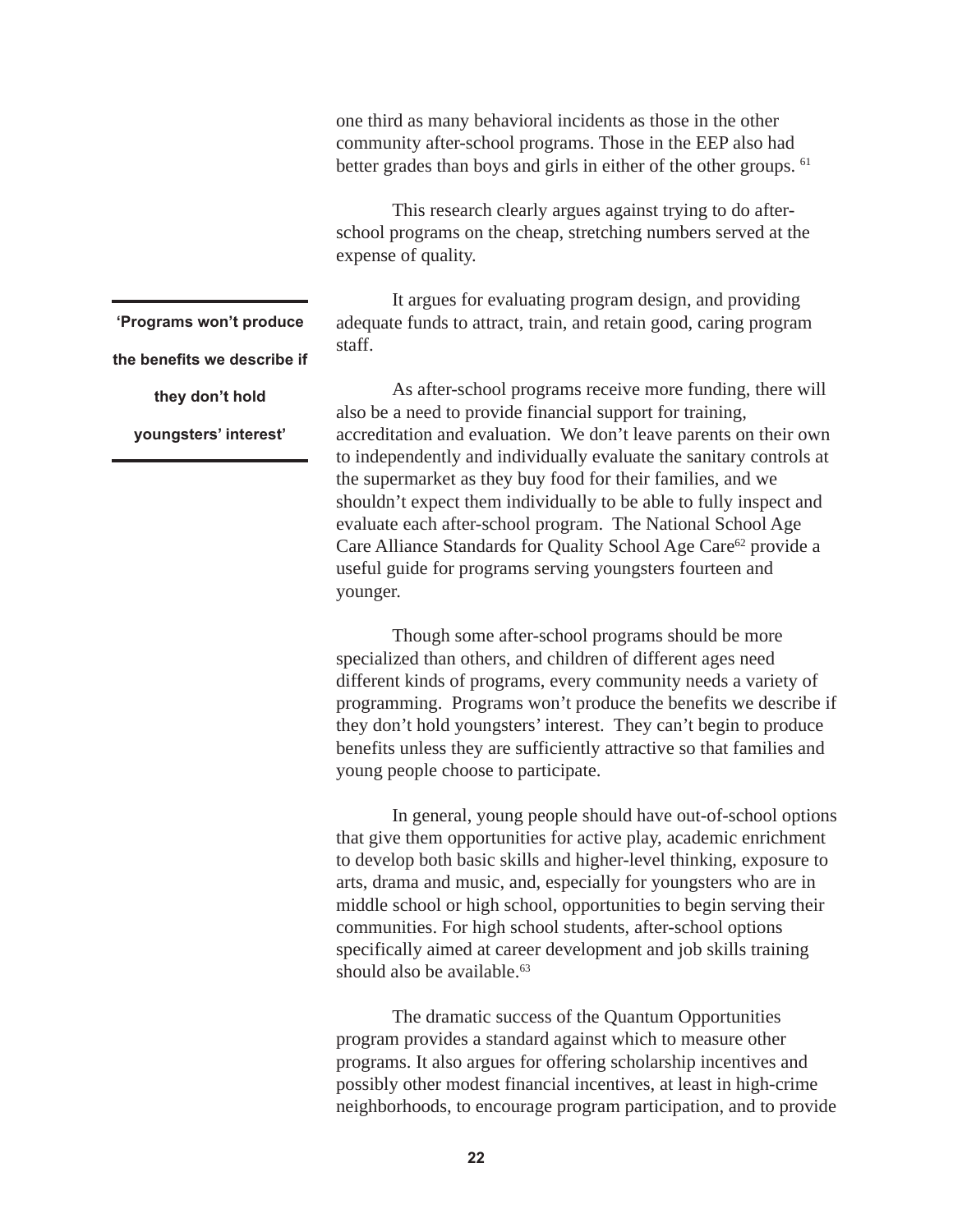a realistic hope that hard work in school will lead to success in life.

As is the case with virtually every area of human service, from policing to education, investing in more research will help us learn to build on what we already know, and to make the most cost-effective use of each dollar in program expenditures. But we do now have models that work, and there is little excuse for failing to bring them to scale so they are available for all the children and families who need them.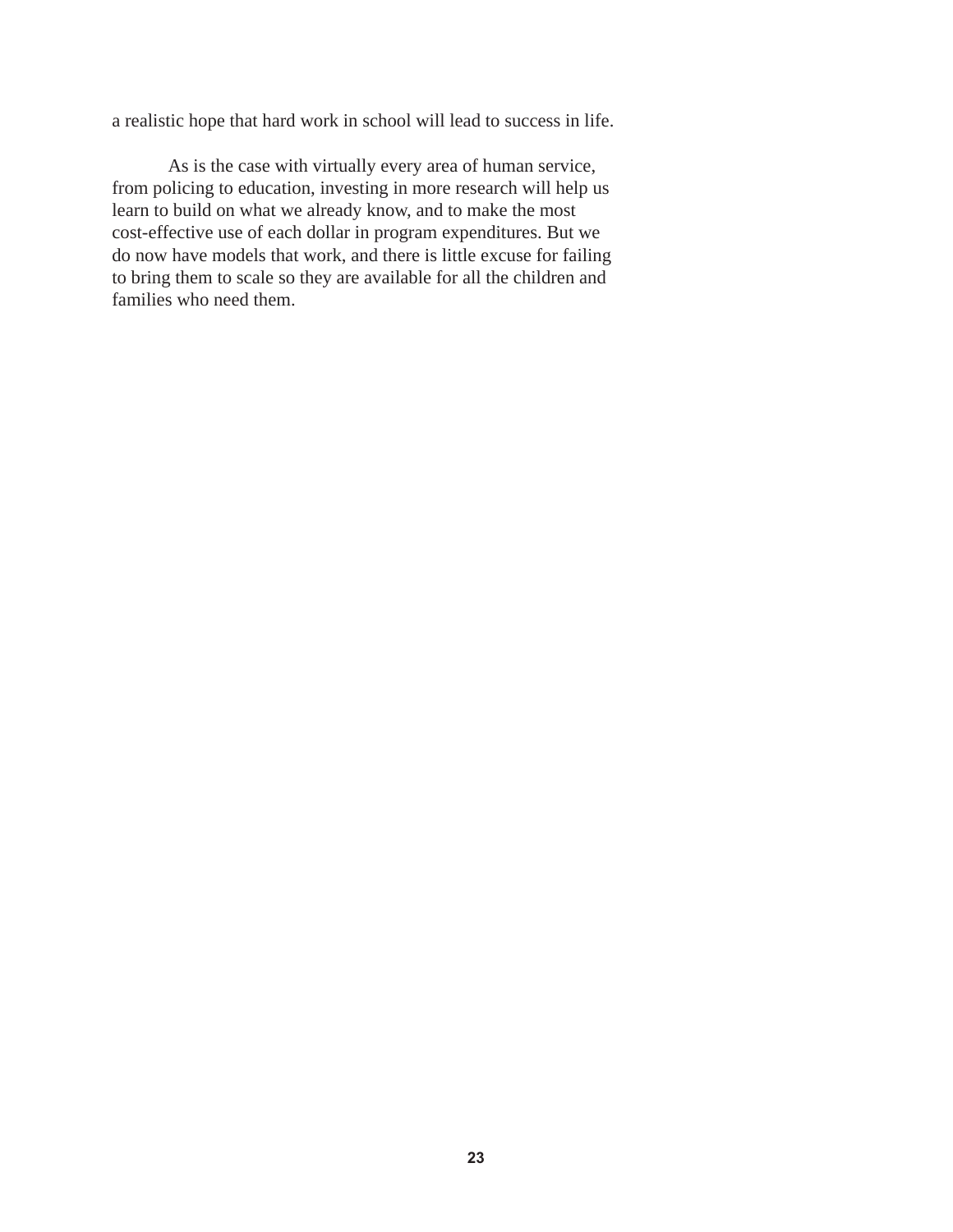# **5: Investing in After-School Saves Money and Lives**

Protecting the public safety is the fundamental obligation of government. It is not expected to be a financially self-supporting



operation. No one would suggest that we should have police preventing murders only if that activity produced enough savings to pay for itself. But even if that were the test, after-school programs would pass with flying colors.

Investments in after-school programs, especially for the children most at risk of sliding into delinquency or becoming victims of crime, do pay for themselves, not only in lives saved but even in tax dollars saved. For example:

- The Quantum Opportunities after-school program produced benefits to recipients and the public of \$3.04 for every dollar spent without even accounting for the savings from a six-fold drop in crime by boys participating in the program.64
- RAND Corporation researcher Peter Greenwood and his colleagues compared the cost-effectiveness of the Quantum Opportunities after-school program with that of California's Three Strikes law, which requires mandatory prison sentences for persons convicted of three serious crimes. They concluded that, per dollar spent, Quantum Opportunities was over 5 times more effective at preventing serious crimes than the Three Strikes law.65 The extra income earned and taxes paid by youths who become responsible citizens instead of criminals, and the contributions they make to their communities, would produce enormous additional benefits not even counted in RAND's analysis.
- In the Canadian public housing project in which juvenile crime in the project dropped 75% over the 32 months the after-school program operated, the resulting savings to government agencies came to twice the program's cost.<sup>66</sup>

**Investments in afterschool programs, especially for the children most at risk of sliding into delinquency or becoming victims of crime, do pay for themselves many times over, not only in lives but even in tax dollars.**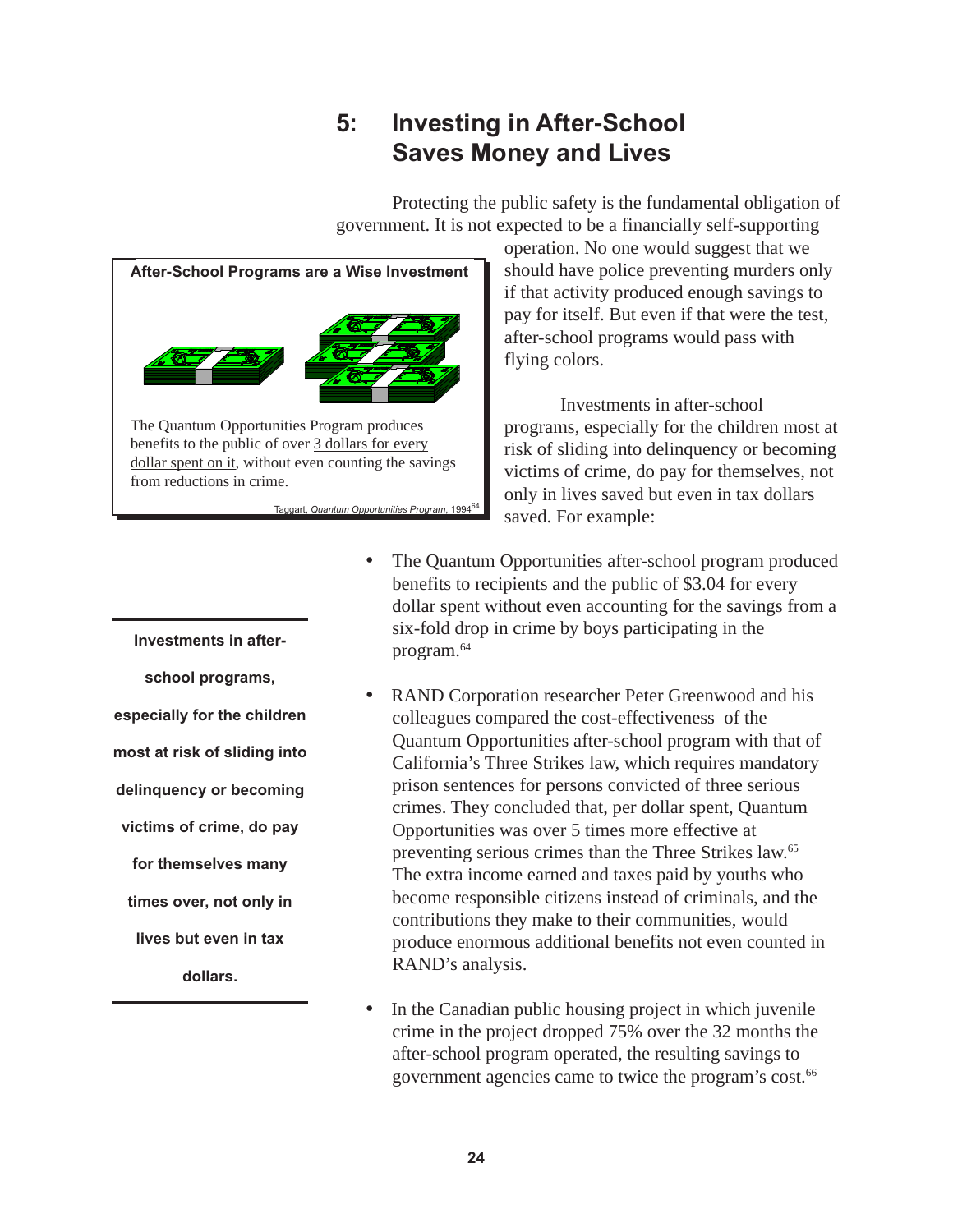• A 1997 study by Professor Mark A. Cohen of Vanderbilt University estimated that each high-risk youth prevented from adopting a life of crime could save the country between \$1.7 million and \$2.3 million.<sup>67</sup>



No wonder polls conducted for Fight Crime: Invest in Kids show that 68%

of Americans say expanding child care and after-school programs is a higher priority than a tax cut. $68$ 

The fact of the matter is that federal and state treasuries will actually have more money in just a few years, whether for schools or tax cuts, highways or social security, if government invests now in expanding after-school programs.

The most important savings, of course, are priceless: thousands of families will be spared the agony that crime and violence leave in their wake.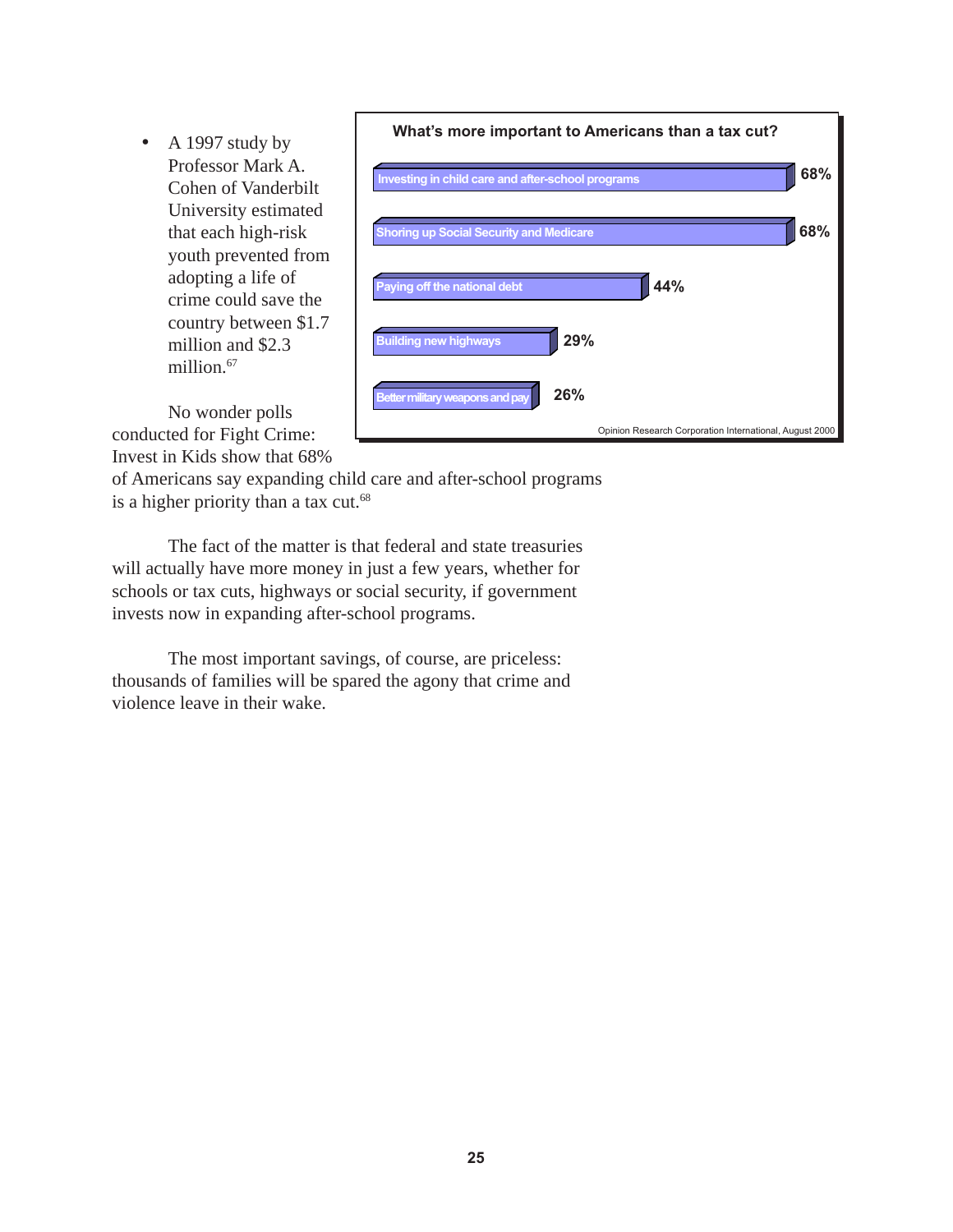## **6: From the Front Lines of the Battle Against Crime: A Call for Action**

The people on the front lines fighting crime are less concerned with political ideology than with hard-nosed practical solutions. They insist on doing what really works to fight crime.

Everyone agrees, of course, that dangerous criminals need to be locked up. But the people who work day in and day out to track down, arrest, and prosecute criminals know that the battle against crime can't be won solely with these back-end measures. It will be won when America is equally as ready to invest in frontend solutions that prevent crimes from ever happening in the first place.

Or, as Sheriff Patrick J. Sullivan Jr. (R-Arapahoe County, Colorado) put it, "We'll win the war against crime when we're as ready to guarantee a kid a place in an after-school program as we are to guarantee a felon room and board in a prison cell."

The one thousand police chiefs, sheriffs, prosecutors and crime victims who comprise Fight Crime: Invest in Kids have called on all public officials to protect the public safety by providing all at-risk children and teens access to quality afterschool programs. So have the 13,000 members of the National Sheriffs Association, the 290,000 members of the Fraternal Order of Police, the Major Cities (Police) Chiefs organization, the Police Executive Research Forum, the National District Attorneys Association, and law enforcement associations in Illinois, Iowa, Maine, New York, North Carolina, Rhode Island, Texas, Arizona and California.

The nation's largest organization of crime victims, the National Organization for Victim Assistance, has joined as well in the call for quality after-school programs.

### Law Enforcement and the Public United

The depth of law enforcement commitment to front-end solutions to crime was shown in a national poll of police chiefs conducted by Professors Scott Keeter and Stephen Mastrofski of George Mason University.

**'We'll win the war against crime when we're as ready to guarantee a kid a place in an after-school program as we are to guarantee a felon room and board in a prison cell'**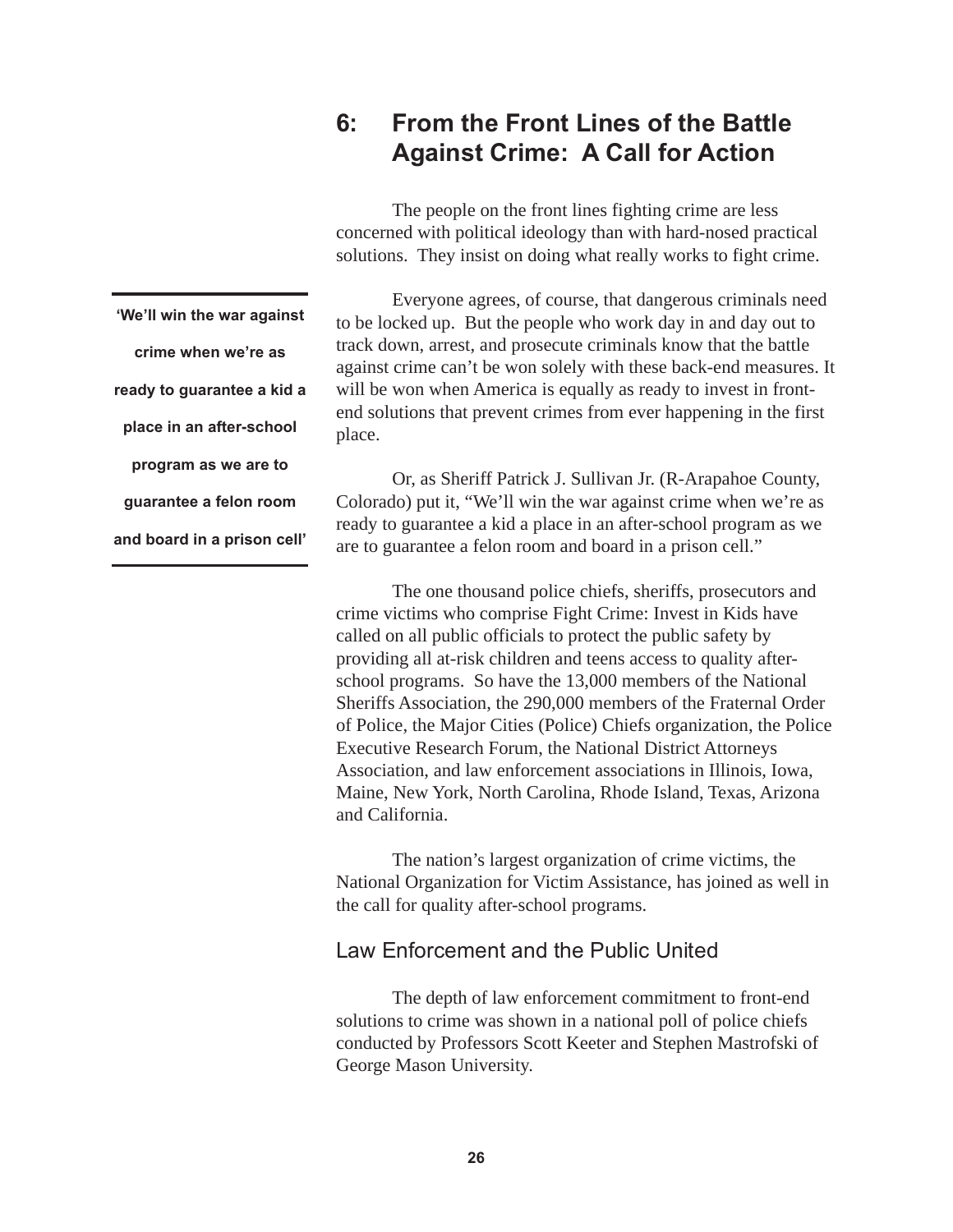Eighty-six percent of the chiefs agreed that "expanding after-school and child care programs like Head Start will greatly reduce youth crime and violence." Nine out of ten of the chiefs agreed with the statement: "If America does not make greater investments in after-school and educational child care



programs to help children and youth now, we will pay far more later in crime, welfare and other costs."

The chiefs were asked to "guide elected officials" by picking "the most effective" strategy to reduce youth violence. They picked "providing more after-school programs and educational child care" by a four-to-one margin over such alternatives as prosecuting more juveniles as adults and hiring more police officers, and by a seventy-to-one margin over installing metal detectors and cameras in schools.

National public opinion polls conducted by Opinion Research Corporation International show the public agrees with the police. In an August 2000 poll, 86 percent of the public agreed that "America could greatly reduce violent crime by expanding preventive measures like after-school programs."

Our federal and state governments are falling far short of the investments in after-school programs needed to meet their responsibilities to protect the public safety. That shortfall is part of a gaping crime-prevention deficit that jeopardizes the safety of every American.

It is time the leaders at the state and federal levels lay out a plan to eliminate that deficit. No responsibility of federal and state governments is more fundamental than protecting the public safety.

That responsibility simply cannot be met without providing communities with the resources to assure that all families, especially those whose children are most at risk of going astray, have access to quality after-school programs.

**'Our federal and state governments are falling far short of the investments in afterschool programs needed to meet their responsibilities to protect the public safety'**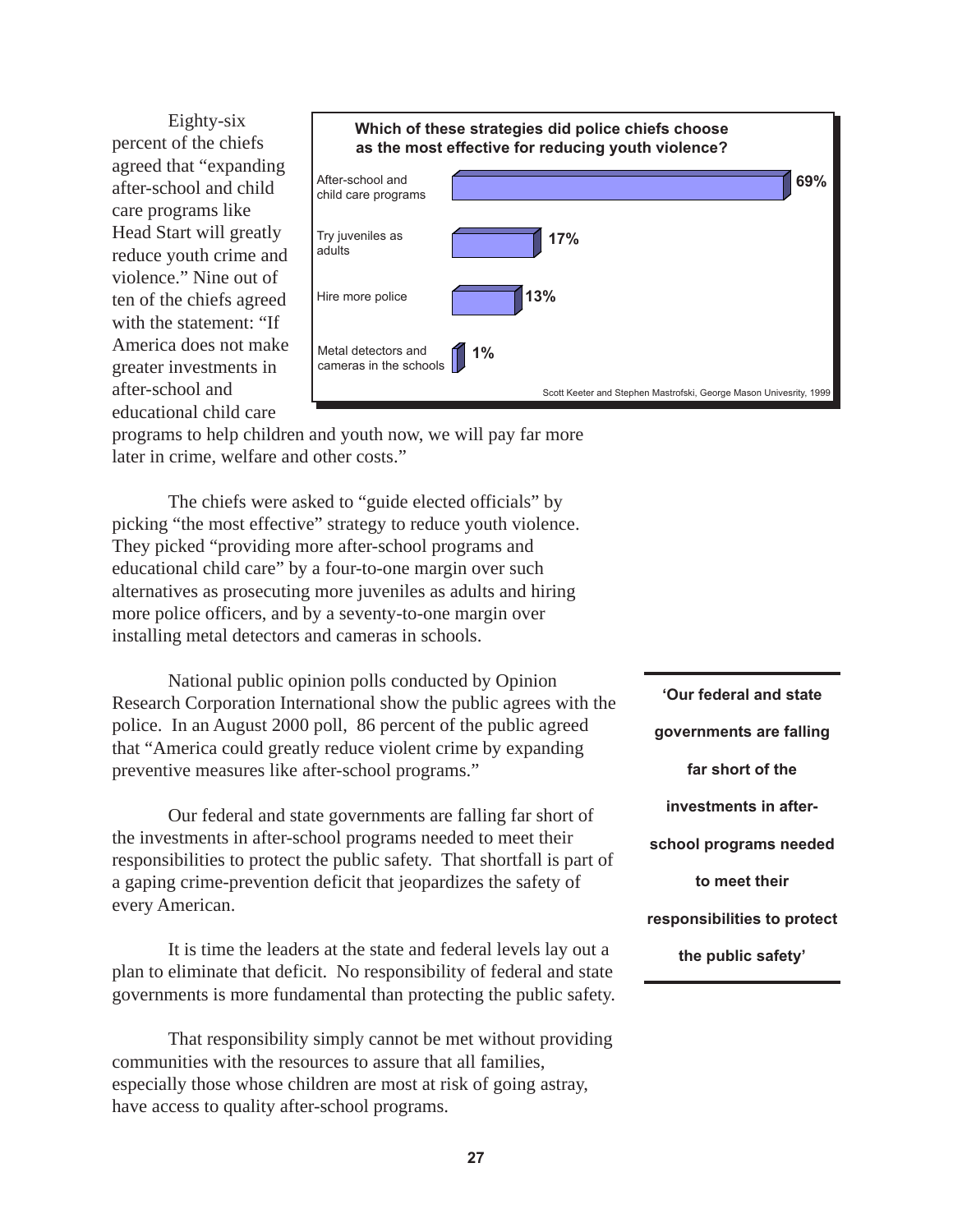#### **Endnotes**

<sup>1</sup> FBI, National Incident-Based Reporting System, 1997.

2 Ibid.

<sup>3</sup> Wiebe, D. J., Meeker, J. W., *Hourly Trends of Gang Crime Incidents, 1995-1998*, University of California Irvine, 1998.

4 FBI, National Incident-Based Reporting System, 1997.

5 Ibid.

<sup>6</sup> Snyder, H.N., *Juvenile Offenders and Victims: 1999 National Report*, National Center for Juvenile Justice, Washington, D.C., September 1999, p.35.

 $7$  Ibid., p.26.

- 8 Rice, T., Southern California Injury Prevention Research Center, School of Public Health, University of California, Los Angeles, personal correspondence, July 2000.
- 9 1997 mortality data from the Centers for Disease Control web site, http://www.cdc.gov.
- 10 Karasik, Sherry (April 14, 2000). Experts: More Latchkey Kids Means More Trouble High Risk Behavior Increases When Parents Are Gone. *APBNews*. Retrieved July 14, 2000, http://www.apbnews.com/safetycenter/ family/2000/04/14/sitter0414\_01.html
- <sup>11</sup> National Vital Statistics Reports, Vol. 48, No. 11, July 24, 2000.
- 12 Carnegie Council on Youth Development, Task Force on Youth Development and Community Programs, *A Matter of Time: Risk and Opportunity in the Non-School Hours,* Carnegie Corporation of New York, New York, 1992.
- <sup>13</sup> Richardson, J.L., Relationship Between After-School Care of Adolescents and Substance Use, Risk Taking, Depressed Mood, and Academic Achievement, *Pediatrics*, v. 92, no. 1, July 1993.
- <sup>14</sup> Richardson, J.L. et al., "Substance Use Among Eighth Grade Students Who Take Care of Themselves After School," *Pediatrics 84(3), pp. 556-566.*
- <sup>15</sup> Vandell, D.l., Posner, J., Shumow, L., Kang, K., Concurrent, Short-term and Long-term Effects of Self Care. Poster session presented at the biennial meeting of the Society for Research in Child Development, Indianapolis, IN, March 1995.
- <sup>16</sup> Pettit, G.S., Laird, R.D., Bates, J.E., Dodge, K.A., Patterns of After-School Care in Middle Childhood: Risk Factors and Developmental Outcomes, *Merrill-Palmer Quarterly,* v. 43, 515-538.
- <sup>17</sup> Taggart, R., *Quantum Opportunities Program*, Opportunities Industrialization Centers of America, Philadelphia, 1995. See also: Lattimore, C.B., Mihalic, S.F., Grotpeter, J.K., Taggart, R., The Quantum Opportunities Program, in Elliott, D.S., eds. *Blueprints for Violence Prevention Series*, Center for the Study and Prevention of Violence, University of Colorado, Boulder, 1998.
- 18 Schinke, S.P., Orlandi, M.A., Cole, K.C., Boys & Girls Clubs in Public Housing Developments: Prevention Services for Youth at Risk, Journal of Community Psychology, OSAP Special Issue, 1992.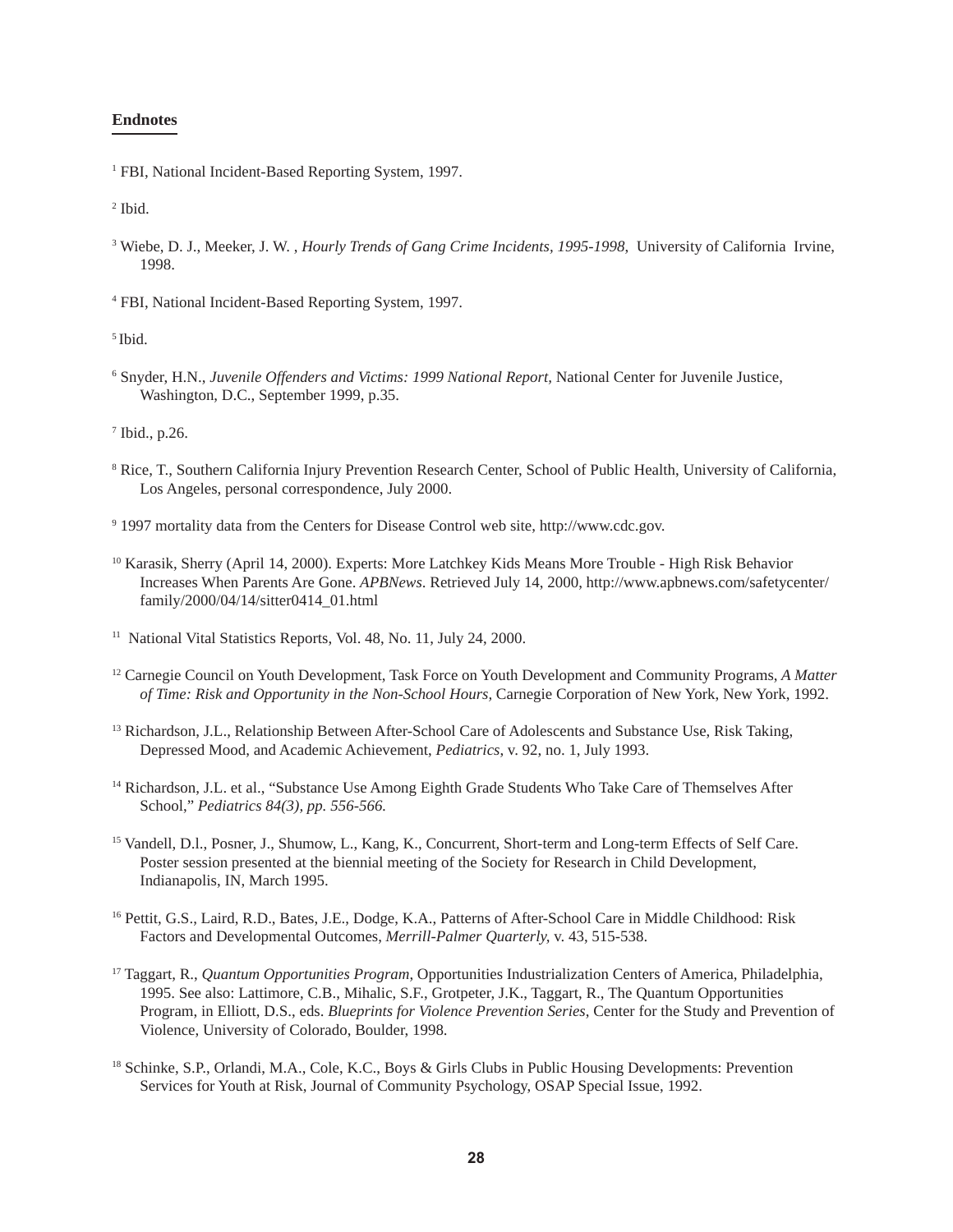- 19 Brown, R. C., *A Boys' Club and Delinquency: A Study of the Statistical Incidence of Juvenile Delinquency in Three Areas in Louisville Kentucky*, New York University, New York, 1956
- <sup>20</sup> Jones, M.A., and Offord, D.R., "Reduction of Antisocial Behavior in Poor Children by Nonschool Skill-Development," Journal of Child Psychology and Psychiatry and Allied Disciplines 30:737-750 1989.
- 21 Baltimore Police Department Office of Planning and Research, *Police Athletic League,* Baltimore Police Department, March 9, 1998.
- <sup>22</sup> Tierney, J., Grossman, J., Resch, N., *Making a Difference: An Impact Study of Big Brothers/Big Sisters, Public/* Private Ventures, November 1995.
- 23 Riley, D., et al., *Preventing Problem Behavior and Raising Academic Performance in the Nation's Youth: The Impacts of 64 School-Age Child Care Programs in 15 States Supported by the Cooperative Extension Service Youth-at-Risk Initiative,* University of Wisconsin, Madison, 1994.
- <sup>24</sup> Richardson, et al., Substance Use Among Eighth-Grade Students Who Take Care of Themselves After-School, *Pediatrics,* v. 84, no. 3, September 1989.
- <sup>25</sup> Personal communication with Tim McGloin, Assistant Director of the Tobacco Prevention Program at the University of North Carolina's Center for Health Promotion and Disease Prevention, 2000.
- 26 Schwartz, D.A., O'Donnel, R., A Survey of Adolescent Smoking Patterns, *Journal of the American Board of Family Practitioners,* January-February 1996, vol. 9, no. 1, pp 7-13.
- <sup>27</sup> Posner, J. K., and Vandell, D. L., Low-Income Children's After-School Care: Are There Beneficial Effects of After-School Programs, *Child Development,* 65, Society for Research in Child Development, 1994.
- <sup>28</sup> Miller, B.M., O'Connor, S., Sirignano, S.W., Joshi, P., *I Wish the Kids Didn't Watch So Much TV: Out of School Time in Three Low Income Communities* School-Age Child Care Project now called the National Institute on Out of School Time, Center for Research on Women, Wellesley College, 1996, p. 33.
- <sup>29</sup> Lattimore, C.B., Mihalic, S.F., Grotpeter, J.K., Taggart, R., The Quantum Opportunities Program, in Elliott, D.S., eds. *Blueprints for Violence Prevention Series*, Center for the Study and Prevention of Violence, University of Colorado, Boulder, 1998, p. 3.

30 Ibid.

- <sup>31</sup> Cárdenas, J. A., et al. The Coca-Cola Valued Youth Program Dropout Prevention Strategies for At-Risk Students *Texas Researcher, 3,* pp.111-130.
- <sup>32</sup> Voyager Expanded Learning, *National Study: 1998 Voyager Summer Reading Program, Time Warp*, Voyager Expanded Learning, 2000.
- 33 Hamburg, B., "The Epidemic of Youth Violence: Effective Solutions Require New Perspectives," *William T. Grant Foundation Annual Report, 1995,* William T. Grant Foundation, New York. p. 20.
- 34 Huff, C.R., Comparing the Criminal Behavior of Youth Gangs and At-Risk Youths, *National Institute of Justice Research Brief,* U.S. Department of Justice, October 1998.
- <sup>35</sup> Wiebe, D. J., Meeker, J. W. , *Hourly Trends of Gang Crime Incidents, 1995-1998*, University of California Irvine, 1998.
- 36 Statement of Matt Rodriguez, Fight Crime: Invest in Kids press conference, Washington DC, July 26, 1996.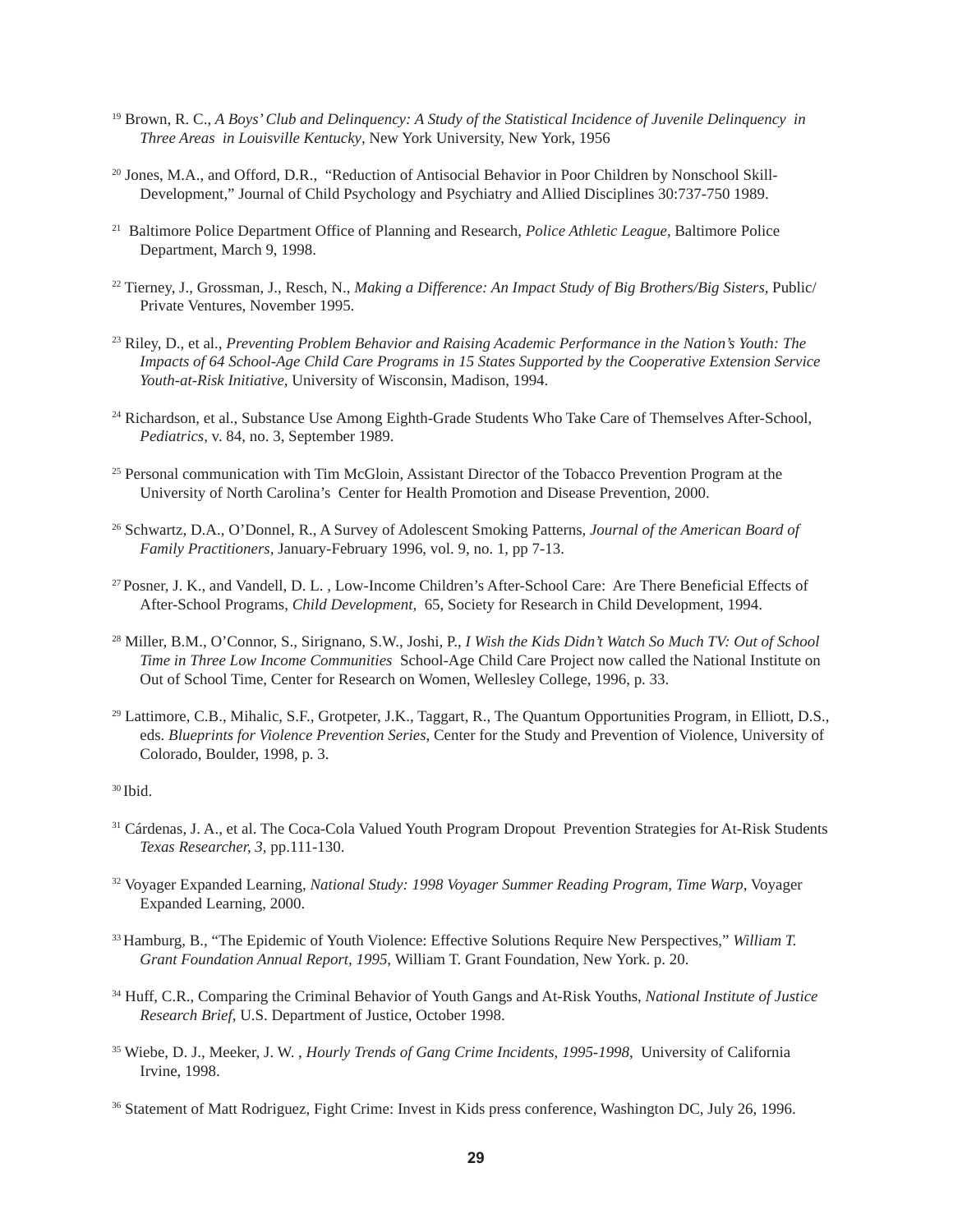37 Hamburg, B., ibid., p. 22.

38 Hamburg, B., ibid., p. 26.

- 39 School-Age Child Care Project [now called the National Institute on Out of School Time], *Fact Sheet on School-Age Children,* Center for Research on Women, Wellesley College, September 1996.
- 40 Hofferth, S.L., Jankuniene, Z., Children's After-School Activities, presented at the Biennial Meeting of the Society for Research on Adolescence, Chicago, March 30-April 2, 2000.
- 41 Ibid.
- 42 Miller, B., M, *Out-of-School Time: Effects on Learning in the Primary Grades* (School-Age Child Care Project [now called the National Institute on Out of School Time], Center for Research on Women, Wellesley College, 1995), p. 19. This year, the American Medical Association and other members of the public health community issued a consensus statement saying, "At this time, well over 1,000 studies – including reports from the Surgeon General's office, the National Institute of Mental Health and numerous studies conducted by leading figures within our medical and public health organizations – point overwhelmingly to a causal connection between media violence and aggressive behavior in some children." Stapleton, S., Media Violence is Harmful to Kids – and to Public Health, *American Medical News,* August 14, 2000.
- 43 Marshall, N.W., et al., After-School Time and Children's Behavioral Adjustment, *Merril-Palmer Quarterly,* v.43, pp. 497-514, summarized in Vandell, D.L., Su, H., Child Care and School-Age Children, *Young Children,* November 1999, pp. 62-71.
- <sup>44</sup> Adriana de Kanter, U.S. Department of Education, correspondence, 2000.
- <sup>45</sup> Data Trends, *Sustainability of 21<sup>st</sup> CCLC-First Cohort: National Center for Community Education*, Data Trends, survey completed February 2000.
- 46 Bureau of Labor Statitstics (1998) Employment Characteristics of Families. Retrieved June 27, 2000, http:// www.bls.gov/news.release/famee.toc.html.
- 47 Capizzano, J., Tout, K., Adams, G., *Child Care Patterns of School-Age Children with Employed Mothers*, The Urban Institute, Washington, DC, September 2000, p.29.
- 48 Beth Miller, "Estimates of Thirteen and Fourteen Year-Olds Unsupervised After School," (unpublished) National Institute on Out-of-School Time Wellesley College, August, 2000.
- 49 Lattimore, C.B., Mihalic, S.F., Grotpeter, J.K., Taggart, R., The Quantum Opportunities Program, ibid.
- <sup>50</sup> The David and Lucile Packard Foundation (1999), When School is Out. *The Future of Children,* Vol. 9, No. 2*).* Los Altos, CA, p. 11.
- 51 Hamburg, B., "The Epidemic of Youth Violence: Effective Solutions Require New Perspectives," *William T. Grant Foundation Annual Report, 1995* (New York: William T. Grant Foundation, 1996), p. 20.
- 52 Carnegie Council on Youth Development, supra, n.12, p.32.
- 53 Hamburg, B., supra, n. 51, p.22.

<sup>54</sup> Vandell, D.L., Su, H., Child Care and School-Age Children, *Young Children,* November 1999, pp. 62-71.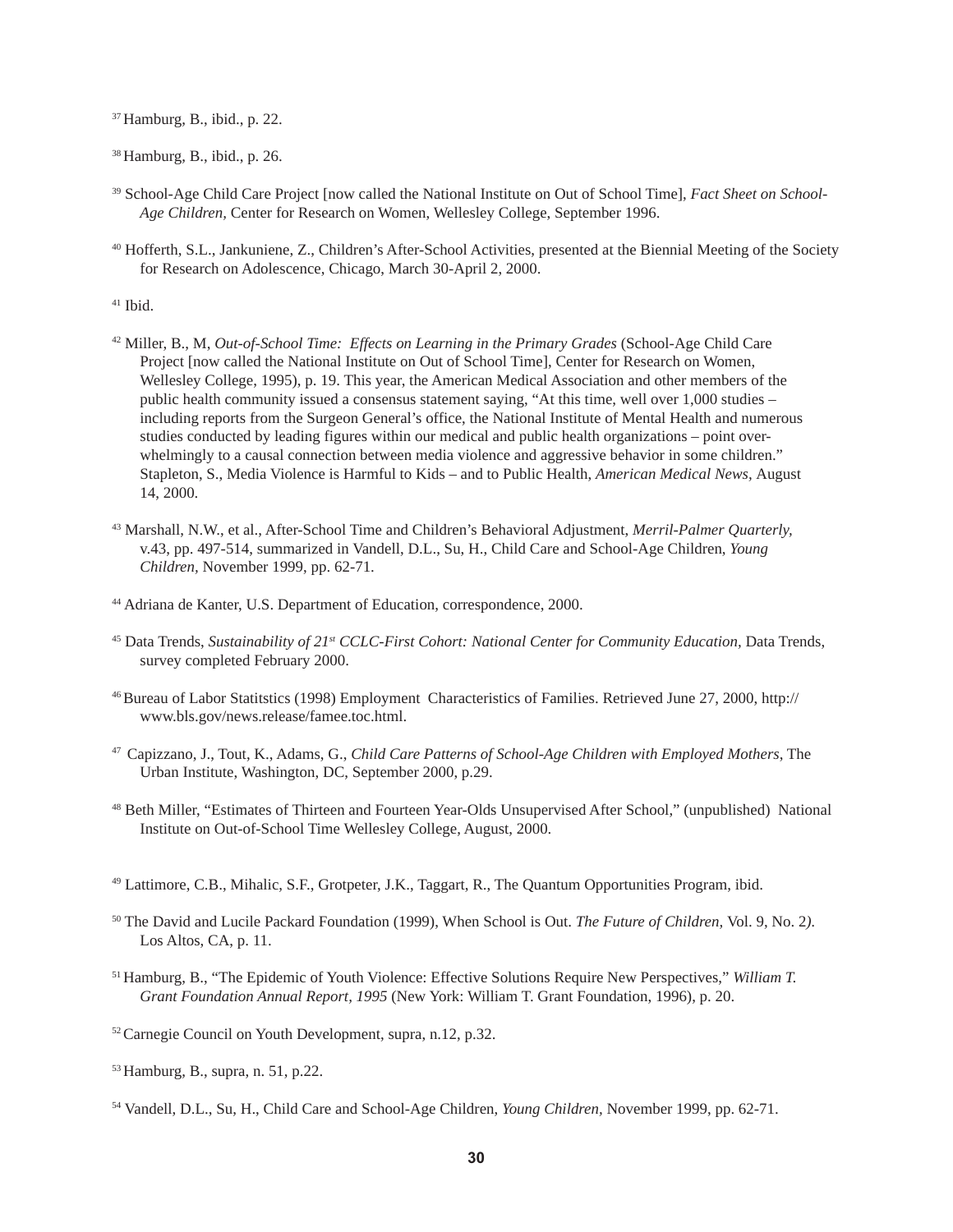- <sup>55</sup> The David and Lucile Packard Foundation (1999). When School is Out: Analysis and Recommendations, *The Future of Children,* Vol. 9, No. 2, Fall 1999 Los Altos, CA: p. 11; Halpern, R. "After-School Programs for Low-Income Children: Promises and Challenges, *The Future of Children: When School is Out,* ibid., p. 89.
- <sup>56</sup> Vandell, D.L., Su, H., Child Care and School-Age Children, *Young Children,* November 1999, pp. 62-71.
- <sup>57</sup> The David and Lucile Packard Foundation (1999). When School is Out: Analysis and Recommendations, *The Future of Children, 9(2).* Los Altos, CA: p. 6.
- 58 Halpern, R., The Role of After-School Programs in the Lives of Inner-City Children: A Study of the "Urban Youth Network", *Child Welfare,* Child Welfare League of America, v. LXXI, no. 3, May-June 1992. See also, Halpern, R., "After-School Programs for Low-Income Children: Promises and Challenges, *The Future of Children: When School is Out,* Vol. 9, No. 2, Fall 1999.

59 Halpern, ibid.

- 60 Pierce, K.M., Hamm, J.V., Vandell D.L., Experiences in After-School Programs and Children's Adjustment in First-Grade Classrooms, Child Development, v. 70, no. 3, May/June 1999.
- 61 Schinke, S.P., Cole, K.C., Poulin, S.R., *Research Report; Thirty Month Data and Process Findings,* Boys and Girls Club of America, December 31, 1998.
- <sup>62</sup> *NSACA Standards for Quality School-Age Care,* National School Age Care Alliance, Boston MA, 1999, available at www.nsaca.org.
- <sup>63</sup>For a discussion of characteristics of effective out-of-school programs, see Quinn, J., "Positive effects of participation in youth organizations," in Michael Rutter, *Psychosocial Disturbances in Young People: Challenges for Prevention,* Cambridge University Press (1995),pp.289-298.
- <sup>64</sup> Taggart, R., *Quantum Opportunities Program*, Philadelphia, 1995., Opportunities Industrialization Centers of America, p.4.
- 65 Greenwood, P.W., et al., *Diverting Children from a Life of Crime: Measuring Costs and Benefits*, RAND, Santa Monica, CA, 1996.
- <sup>66</sup> Jones, M.A., and Offord, D.R., "Reduction of Antisocial Behavior in Poor Children by Nonschool Skill-Development," Journal of Child Psychology and Psychiatry and Allied Disciplines 30:737-750 (1989).
- 67 Cohen, M.A., *The Monetary Value of Saving a High Risk Youth,* July 1997 (Unpublished, permission for use granted by Professor Cohen).
- 68 Opinion Research Corporation International, *Back to School Survey*, prepared for Fight Crime: Invest in Kids. August 2000 (n=1010).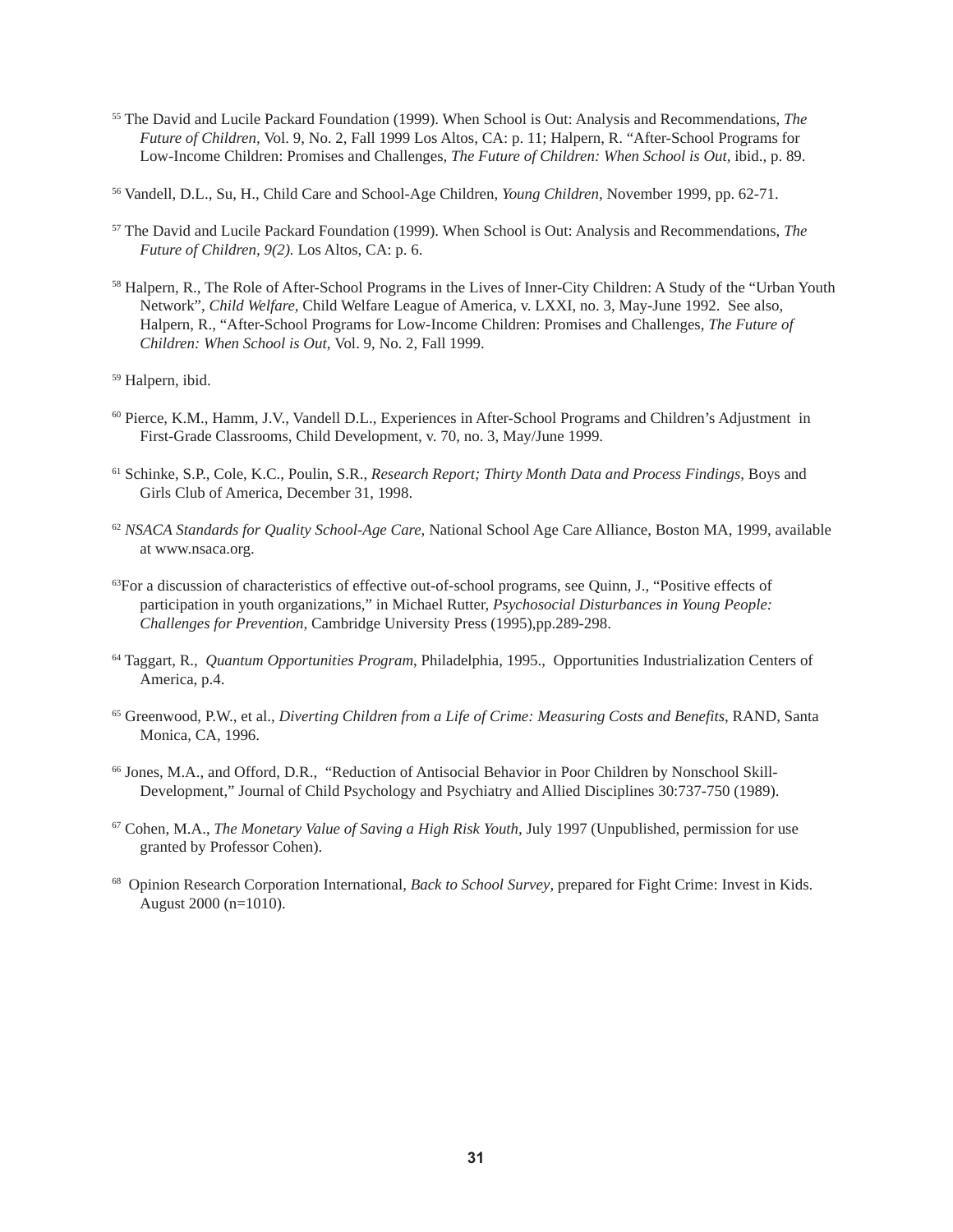# **FIGHT CRIME: INVEST IN KIDS**

### **What**

FIGHT CRIME: INVEST IN KIDS, founded in 1996, is a national, bipartisan, non-profit anti-crime organization.

### **Who**

FIGHT CRIME: INVEST IN KIDS is made up of over 1,000 police chiefs, sheriffs, prosecutors, heads of police organizations, experts in what works to reduce youth violence and victims of violence.

The organization's School and Youth Violence Prevention Plan has been endorsed by the Major Cities [Police] Chiefs organization, the Police Executive Research Forum, The National Sheriffs' Association, The National District Attorneys' Organization, The Fraternal Order of Police, the National Organization of Victim Assistance and state law enforcement organizations in Arizona, California, Illinois, Iowa, Maine, New York, North Carolina, Rhode Island and Texas.

### **Resources available at www.fightcrime.org**

**FIGHT CRIME: INVEST IN KIDS'** *School and Youth Violence Prevention Plan***.** A four-point plan provides a roadmap for how public officials can dramatically reduce crime.

*America's Child Care Crisis: A Crime Prevention Tragedy.* A report showing that government could greatly reduce crime by investing in educational child care. Also available is a two-page summary of the report.

*Smoking Reduction Impact of Early Childhood and After-School Programs Fact Sheet***.** A one-page fact sheet showing that after-school and early childhood programs also help to prevent smoking, teen pregnancy and drugs.

*Crime-Prevention Impact of Investments in Children and Youth Groups and PowerPoint Presentation.* A PowerPoint and/or transparency presentation of the evidence ahowing effective programs for children reduce crime.

*National Poll of Police Chiefs.* The poll shows law enforcement's overwhelming support for crime prevention programs such as: Head Start, educational child care and after-school programs.

*Back-to-School public opinion poll.* A poll showing that increased funding for educational child care and after-school programs tie with Social Security and Medicare as top a top priority for the public.

*Juvenile Crime public opinion poll.* A poll showing that the public wants more prevention programs in the fight against juvenile crime.